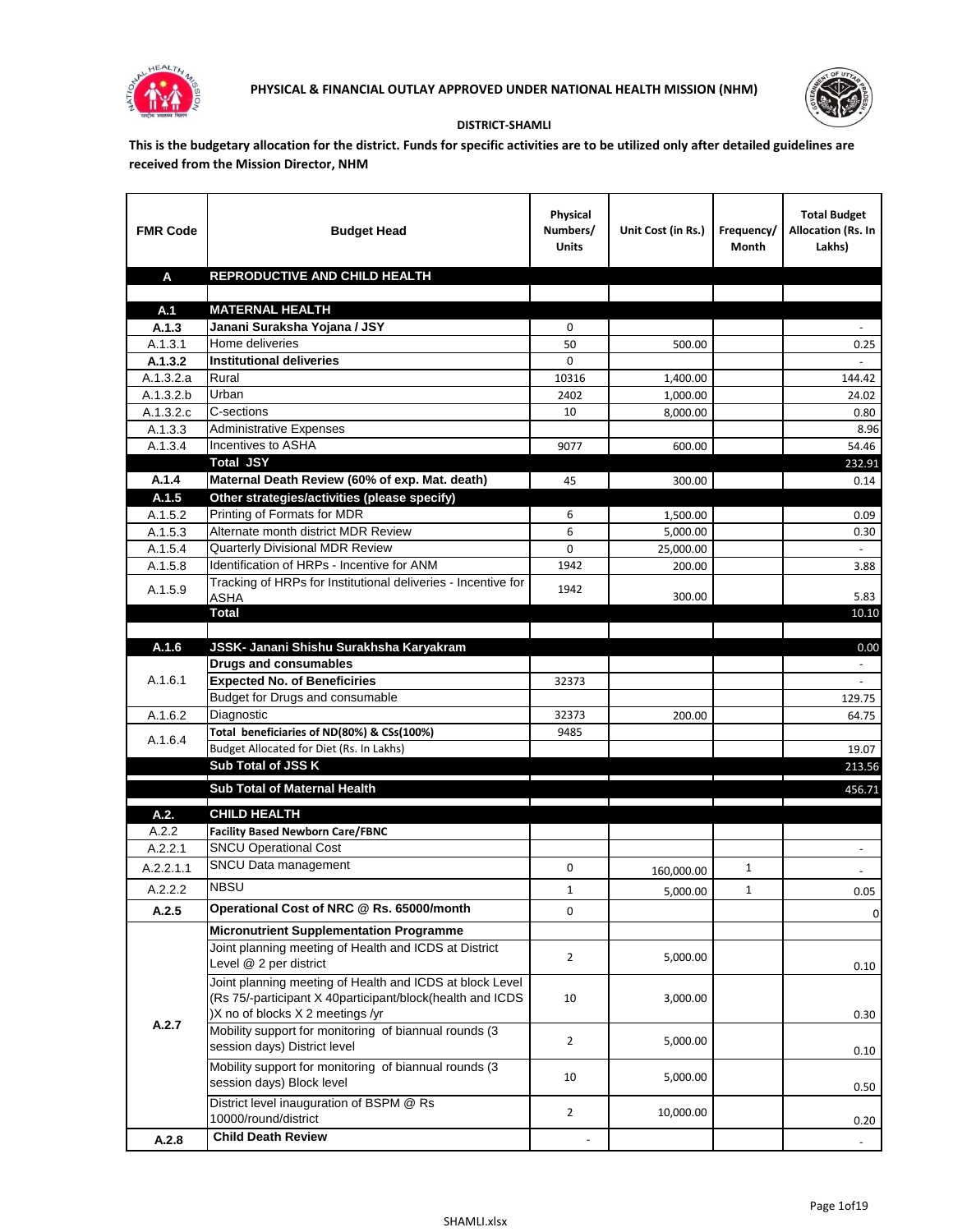| <b>FMR Code</b>    | <b>Budget Head</b>                                                                                                                             | Physical<br>Numbers/<br><b>Units</b> | Unit Cost (in Rs.) | Frequency/<br>Month      | <b>Total Budget</b><br><b>Allocation (Rs. In</b><br>Lakhs) |
|--------------------|------------------------------------------------------------------------------------------------------------------------------------------------|--------------------------------------|--------------------|--------------------------|------------------------------------------------------------|
|                    | <b>Sub-total Child Health</b>                                                                                                                  |                                      |                    |                          | 1.25                                                       |
|                    |                                                                                                                                                |                                      |                    |                          |                                                            |
| A.3                | <b>FAMILY PLANNING</b>                                                                                                                         |                                      |                    |                          |                                                            |
| A.3.1              | <b>Terminal/Limiting Methods</b>                                                                                                               |                                      |                    |                          |                                                            |
| A.3.1.1<br>A.3.1.2 | Female sterilization camps @ Rs. 3500/camp<br>NSV camps @ Rs. 3500/camp                                                                        | 69<br>$\overline{2}$                 | 3,500.00           |                          | 2.42<br>0.07                                               |
|                    | Budget for Female Interval Sterilization Compensation                                                                                          |                                      | 3,500.00           |                          |                                                            |
| A.3.1.3            | @ Rs.2000/-Per Case in Public Sector-(In Rs.)                                                                                                  | 837                                  | 2,000.00           |                          | 16.74                                                      |
|                    | <b>Budget for Post Partum Female Sterilization</b><br>Compensation @ Rs.3000/-Per Case in Public Sector-(In<br>$Rs.$ )                         | 10                                   | 3,000.00           |                          | 0.30                                                       |
| A.3.1.4            | Budget for Male Sterilization Compensation @ Rs.2700/-<br>Per Case in Public Sector -(In Rs.)                                                  | 20                                   | 2,700.00           |                          | 0.54                                                       |
| A.3.2              | <b>Spacing Methods</b>                                                                                                                         |                                      |                    |                          |                                                            |
| A.3.2.2            | Total Budget Allocated for Compensation for IUCD<br>insertion at health facilities (including fixed day services at<br>SHC and PHC) @ Rs 20/-  | 2000                                 | 20.00              |                          | 0.40                                                       |
| A.3.2.3            | PPIUCD services (Incentive to provider @Rs 150 per<br>PPIUCD insertion)                                                                        | 1098                                 | 150.00             |                          | 1.65                                                       |
|                    | Orientation/Review of ASHA/ANM/AWW for scheme<br>for HDC, ESB, PTK                                                                             |                                      |                    |                          |                                                            |
| A.3.2.5            | <b>District level</b>                                                                                                                          | $\mathbf{1}$                         | 10,000.00          | $\mathbf{1}$             | 0.10                                                       |
|                    | <b>Block level Quarterly</b>                                                                                                                   | 5                                    | 10,000.00          | 4                        | 2.00                                                       |
| A.3.2.6            | Dissemination of FP manuals and guidelines                                                                                                     | $\mathbf{1}$                         | 20,000.00          | $\mathbf{1}$             | 0.20                                                       |
| A.3.3              | Budget for POL for Mobility to Surgeons team for FDS<br>Camps @ Rs.1000/camp                                                                   | 69                                   | 1,000.00           |                          | 0.69                                                       |
| A.3.5.1            | Orientaion workshop, QAC meeting at distirct level-<br>Quarterly                                                                               | $\mathbf{1}$                         | 2,000.00           | 4                        | 0.08                                                       |
| A.3.5.2            | FP Review Meeting at Divisional level-Quarterly                                                                                                | 0                                    | 20,000.00          | 4                        |                                                            |
| A.3.5.3            | Performance reward                                                                                                                             | $\mathbf{1}$                         | 50,000.00          |                          | 0.50                                                       |
| A.3.5.4            | World Population Day' celebration (such as mobility,<br>IEC activities etc.):                                                                  |                                      |                    |                          |                                                            |
|                    | District level                                                                                                                                 | $\mathbf{1}$                         | 100,000.00         |                          | 1.00                                                       |
|                    | <b>Block Level</b>                                                                                                                             | 5                                    | 10.000.00          |                          | 0.50                                                       |
| A.3.5.5            | Other strategies/activities (such as strengthening<br>fixed day services for IUCD & Sterilisation, etc.)                                       |                                      |                    |                          |                                                            |
|                    | Printing of FP Manuals, Guidelines, etc.                                                                                                       | 0                                    |                    |                          |                                                            |
|                    | Sterilization Register @ Rs.150/Register                                                                                                       | 5                                    | 150.00             | $\overline{\phantom{a}}$ | 0.01                                                       |
|                    | IUCD Register @ Rs.150/- Register                                                                                                              | 118                                  | 150.00             |                          | 0.18                                                       |
|                    | PPIUCD Registers @ Rs.150/-Register                                                                                                            | 5                                    | 150.00             |                          | 0.01                                                       |
| A.3.5.5.1          | Injectable Registers @ Rs.150/Register                                                                                                         | 5                                    | 150.00             |                          | 0.01                                                       |
|                    | Counseling Register @ Rs.150/-Register (3 per<br>Counselor)                                                                                    | 3                                    | 150.00             |                          | 0.00                                                       |
|                    | Consent Form , Medical Record CheckIklist, Posoot<br>Operatiive Instructionn Card, Ssterilization Certificate for<br>Sterilization@ Rs 5/-Unit | 4700                                 | 5.00               |                          | 0.24                                                       |
|                    | Enhance Contribution of PRIs and Family members of<br>eligible couples in 75 districts with high unmet need<br>and TFR                         |                                      |                    |                          |                                                            |
| A.3.5.5.2          | District Level NSV Satisfied Client Meet @Rs.20000/-<br>District                                                                               | 0                                    | 20,000.00          |                          |                                                            |
|                    | Block Level Panch Sarpanch Sammellan @Rs.10000/-<br>Block                                                                                      | 0                                    | 10,000.00          |                          |                                                            |
| A.3.5.5.3          | RMNCHA Counsellling Corners @ Rs.35,000/-                                                                                                      | 0                                    | 35,000.00          |                          |                                                            |
|                    | <b>World NSV Week</b>                                                                                                                          |                                      |                    |                          |                                                            |
| A.3.5.5.6          | <b>District level</b>                                                                                                                          | $\mathbf{1}$                         | 25,000.00          |                          | 0.25                                                       |
|                    | <b>Block level</b>                                                                                                                             | 5                                    | 10,000.00          |                          | 0.50                                                       |
|                    | Govt. COT at Divisions level for FP Services                                                                                                   |                                      |                    |                          |                                                            |
|                    | Divisional Govt. COT @ Rs.50000/month for 12 month                                                                                             | 0                                    | 5,000.00           | 12                       | $\blacksquare$                                             |
|                    |                                                                                                                                                |                                      |                    |                          |                                                            |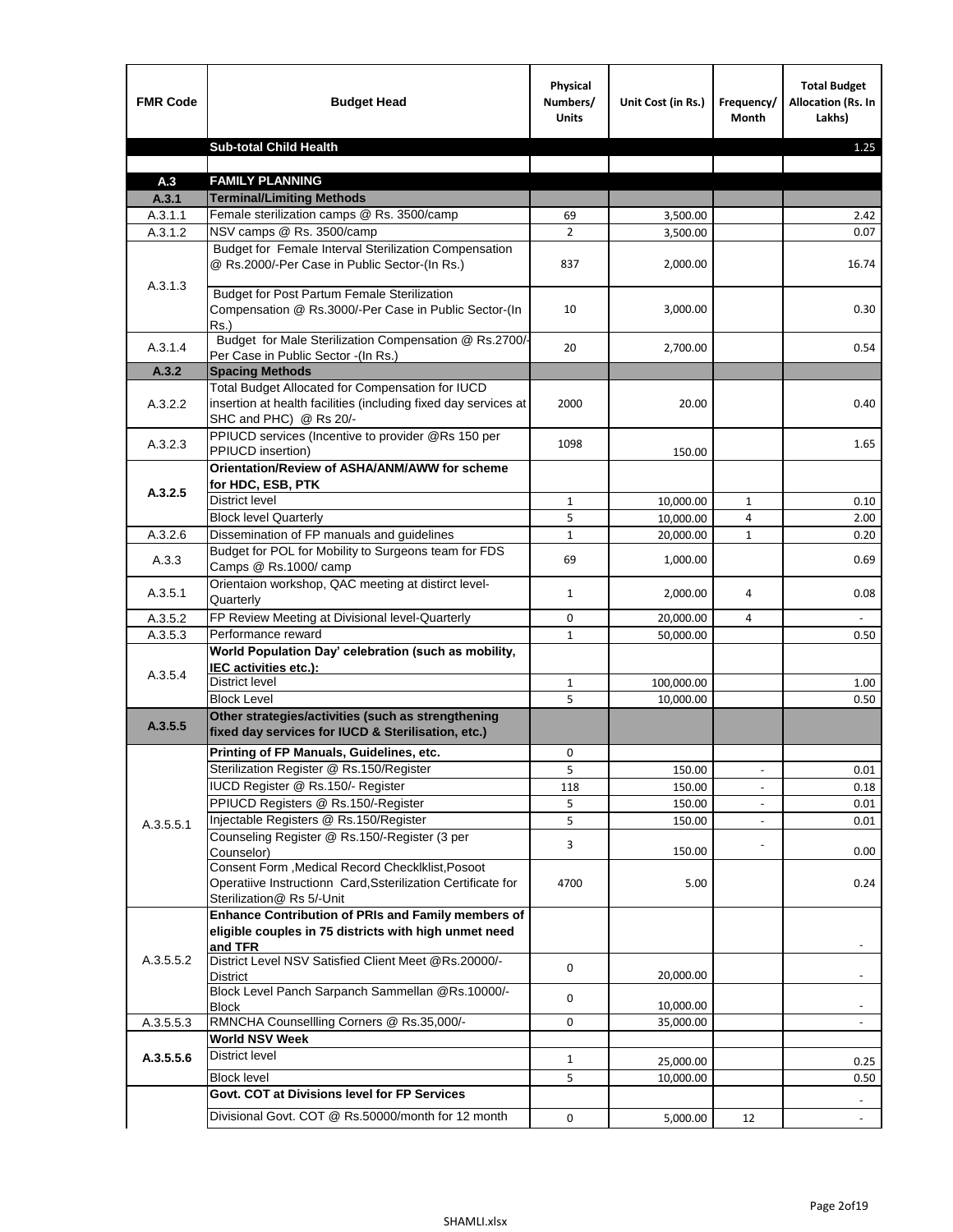| <b>FMR Code</b> | <b>Budget Head</b>                                                                                                                                                                          | Physical<br>Numbers/<br><b>Units</b> | Unit Cost (in Rs.) | Frequency/<br><b>Month</b> | <b>Total Budget</b><br>Allocation (Rs. In<br>Lakhs) |
|-----------------|---------------------------------------------------------------------------------------------------------------------------------------------------------------------------------------------|--------------------------------------|--------------------|----------------------------|-----------------------------------------------------|
| A.3.5.5.8       | Exra Incentive for Female Interval Sterilization in Public<br>Sector.-(20% of 80% ELA) @ Rs. 130 per case                                                                                   | 167                                  | 130.00             |                            | 0.22                                                |
|                 | Extra Incentive for Male Sterilization in Public Sector-<br>(40% ELA) @ Rs. 155 per case                                                                                                    | 8                                    | 155.00             |                            | 0.01                                                |
|                 | <b>Sub-total Family Planning</b>                                                                                                                                                            |                                      |                    |                            | 28.60                                               |
|                 | ADOLESCENT HEALTH / RKSK (Rashtriya Kishore                                                                                                                                                 |                                      |                    |                            |                                                     |
| A.4             | Swasthya Karyakram)                                                                                                                                                                         |                                      |                    |                            |                                                     |
| A.4.1           | <b>Facility based services</b>                                                                                                                                                              |                                      |                    |                            |                                                     |
| A.4.1.1         | Orientation meetings-HPD Districts                                                                                                                                                          | $\Omega$                             | 9000               | $\mathbf{1}$               |                                                     |
|                 | Review meetings at District level-Quarterly                                                                                                                                                 | $\mathbf{1}$                         | 5000               | 4                          | 0.20                                                |
| A.4.1.2         | Establishment of new clinics at DH/Medical college level                                                                                                                                    | 0                                    | 50,000.00          |                            |                                                     |
|                 | Operating expenses for existing clinics                                                                                                                                                     | 0                                    |                    |                            |                                                     |
|                 | DH & MC level Existing AFHS clinics                                                                                                                                                         | 0                                    | 600.00             | 12                         |                                                     |
| A.4.1.4         | DH & MC level AFHS clinics (New)                                                                                                                                                            | 0                                    | 600.00             | 6                          | $\overline{\phantom{a}}$                            |
|                 | CHC level Existing AFHS clinics                                                                                                                                                             | 0                                    | 400.00             | 12                         | $\overline{\phantom{a}}$                            |
|                 | PHC level existing AFHS clinics                                                                                                                                                             | $\Omega$                             | 200.00             | 12                         | $\overline{\phantom{a}}$                            |
| A.4.1.5         | Mobility support for AH counsellors at MC/DH level AH<br>Clinic at @ Rs 1000 per month for 06 month                                                                                         | 0                                    | 1,000.00           | 6                          |                                                     |
|                 | Mobility support for Exsiting AH counsellors at CHC level<br>AH Clinic at @ Rs 1000 per month for 06 month                                                                                  | 0                                    | 1,000.00           | 6                          | $\overline{\phantom{a}}$                            |
| A.4.5.7         | <b>WIFS Register</b>                                                                                                                                                                        | 2618                                 | 100.00             |                            | 2.62                                                |
| A.4.5.8         | <b>NIPI Register</b>                                                                                                                                                                        | 2480                                 | 100.00             |                            | 2.48                                                |
| A.4.5.9         | <b>WIFS Reporting Formats</b>                                                                                                                                                               | 43704                                | 0.50               |                            | 0.22                                                |
|                 | <b>Sub-total Adolescent Health</b>                                                                                                                                                          |                                      |                    |                            | 5.52                                                |
| A.5             | <b>RBSK</b>                                                                                                                                                                                 |                                      |                    |                            |                                                     |
| A.5.1           | <b>Operational Cost of RBSK (Mobility support, DEIC etc)</b>                                                                                                                                |                                      |                    |                            |                                                     |
| A.5.1.2         | Prepare detailed operational plan for RBSK across<br>districts (cost of plan/convergence/monitoring<br>meetings should be kept seperately)<br>One meeting @ Rs. 500 per block for microplan | 5                                    | 500.00             |                            | 0.03                                                |
|                 | One orientation meeting for RBSK software                                                                                                                                                   | 5                                    | 90.00              |                            | 0.00                                                |
| A.5.1.3         | Mobility support for Mobile health team                                                                                                                                                     | 10                                   | 30,000.00          | 12                         | 36.00                                               |
| A.5.1.4         | Operational cost of DEIC                                                                                                                                                                    |                                      |                    |                            | $\mathbf 0$                                         |
| A.5.1.5         | New born screening- Inborn error of metabolism (please<br>give details per unit cost of screening, number of children<br>to be screened and the delivery points Add details)                |                                      |                    |                            | 0                                                   |
| A.5.1.7         | Spectacle for children                                                                                                                                                                      | 257                                  | 275.00             |                            | 0.71                                                |
| A.5.1.10        | Monitoring Meeting at District level                                                                                                                                                        | $\mathbf{1}$                         | 5,000.00           | 3                          | 0.15                                                |
|                 |                                                                                                                                                                                             |                                      |                    |                            |                                                     |
|                 | <b>Sub-total RBSK</b>                                                                                                                                                                       |                                      |                    |                            | 36.89                                               |
| A.7             | <b>PNDT Activities</b>                                                                                                                                                                      |                                      |                    |                            |                                                     |
|                 | <b>Support to PNDT cell</b>                                                                                                                                                                 |                                      |                    |                            |                                                     |
|                 | Honorarium of Divisional Level Data Assistant @ Rs.<br>18743 per month for 12 months                                                                                                        | 0                                    | 18,743.00          | 12                         |                                                     |
| A.7.1           | Honorarium of District Level Data Assistant @<br>Rs.                                                                                                                                        | $\mathbf{1}$                         | 11,025.00          | 12                         |                                                     |
|                 | 11025 per month for 12 months<br>Contingency at Divisional level for PCPNDT Cell                                                                                                            | 0                                    | 10,000.00          | $\mathbf{1}$               | 1.32<br>$\overline{\phantom{a}}$                    |
|                 | Contingency at District level for PCPNDT Cell                                                                                                                                               | $\mathbf{1}$                         | 5,000.00           | $\mathbf{1}$               | 0.05                                                |
| A.7.2.2         | Visit of Divisional level Inspection Committee (Including<br>TA/DA)                                                                                                                         | 0                                    | 10,000.00          | $\mathbf{1}$               |                                                     |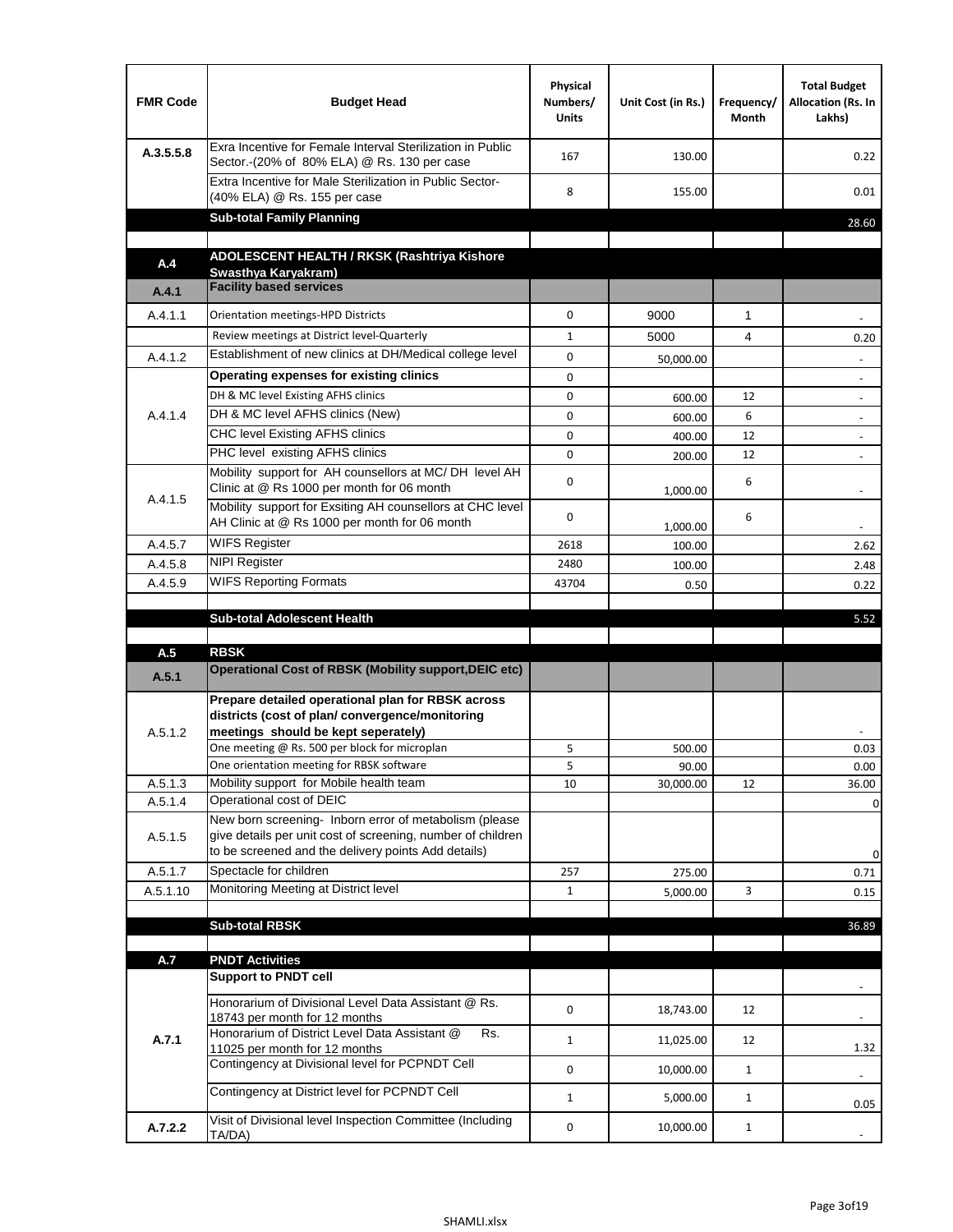| <b>FMR Code</b> | <b>Budget Head</b>                                                                                                                              | Physical<br>Numbers/<br><b>Units</b> | Unit Cost (in Rs.) | Frequency/<br>Month | <b>Total Budget</b><br>Allocation (Rs. In<br>Lakhs) |
|-----------------|-------------------------------------------------------------------------------------------------------------------------------------------------|--------------------------------------|--------------------|---------------------|-----------------------------------------------------|
| A.7.2.5         | Orientation of Member of District advisory Committee at<br><b>Divisional Level</b>                                                              | $\Omega$                             | 200,000.00         | $\mathbf{1}$        | $\overline{\phantom{a}}$                            |
| A.7.2.9         | Capacity building of DGCS, CJM, District officers, Nodal<br>Officers, Ultrasound Owners, ASHA and AWWs<br>workshop at Districts and Block level |                                      |                    |                     |                                                     |
|                 | <b>District level</b>                                                                                                                           | $\mathbf{1}$                         | 10,000.00          | $\mathbf{1}$        | 0.10                                                |
|                 | <b>Block level</b>                                                                                                                              | 5                                    | 5,000.00           | $\mathbf{1}$        | 0.25                                                |
|                 | <b>Sub-total PNDT activities</b>                                                                                                                |                                      |                    |                     | 1.72                                                |
|                 |                                                                                                                                                 |                                      |                    |                     |                                                     |
| A.8             | <b>Human Resources</b>                                                                                                                          |                                      |                    |                     |                                                     |
| A.8.1           | <b>Contractual Staff &amp; Services</b>                                                                                                         |                                      |                    |                     |                                                     |
| A.8.1.1         | <b>ANMs, Supervisory Nurses, LHVs</b>                                                                                                           |                                      |                    |                     |                                                     |
| A.8.1.1.1       | <b>ANMs</b>                                                                                                                                     |                                      |                    |                     |                                                     |
| A.8.1.1.1.a     | Honorarium of ANMs (New)                                                                                                                        | 0                                    | 11,550.00          | 6                   | $\overline{\phantom{a}}$                            |
|                 | Honorarium of ANMs (Existing)                                                                                                                   | 0                                    | 11,550.00          | 12                  |                                                     |
| A.8.1.1.1.f     | Honorarium of ANMs (New)                                                                                                                        | 17                                   | 11,550.00          | 6                   | 11.78                                               |
|                 | Honorarium of ANMs (Existing)                                                                                                                   | 43                                   | 11,550.00          | 12                  | 59.60                                               |
| A.8.1.1.2       | <b>Staff Nurses</b>                                                                                                                             |                                      |                    |                     |                                                     |
| A.8.1.1.2.a     | <b>DH</b>                                                                                                                                       |                                      |                    |                     | $\blacksquare$                                      |
| A.8.1.1.2.b     | Honorarium of SNs (New)                                                                                                                         | $\mathbf{1}$                         | 19,060.00          | 6                   | 1.14                                                |
|                 | Honorarium of SNs (Existing)                                                                                                                    | 15                                   | 19,060.00          | 12                  | 34.31                                               |
|                 | <b>Staff Nurse-NRC</b>                                                                                                                          |                                      |                    |                     | ä,                                                  |
|                 | Old, SNs @19060/Month for 12 months                                                                                                             | 0                                    | 19,060.00          | 12                  | $\overline{\phantom{a}}$                            |
|                 | New, SNs @18150 per Month                                                                                                                       | 0                                    | 18,150.00          | 6                   | $\overline{\phantom{a}}$                            |
|                 | <b>Staff Nurse-SNCU</b>                                                                                                                         |                                      |                    |                     |                                                     |
| A.8.1.1.2.f     | Exiting Staff Nurse Honorarium @ Rs.19060/- p.m. for 12<br>months                                                                               | 0                                    | 19,060.00          | 12                  |                                                     |
|                 | New Staff Nurse Honorarium @ Rs.18150/- p.m. for 6 months                                                                                       | 0                                    | 18,150.00          | 6                   |                                                     |
|                 | <b>Staff Nurse-NBSU</b>                                                                                                                         |                                      |                    |                     |                                                     |
|                 | Staff Nurse Honorarium @ Rs.18150/- p.m. (For 6 Months)                                                                                         | 3                                    | 18,150.00          | 12                  | 6.53                                                |
|                 | Human Resource Pediatric Intencive Care unit (PICU)                                                                                             |                                      |                    |                     |                                                     |
| A.8.1.1.2.g     | Staff Nurses Honorarium @ $\overline{Rs. 18,150}$ per months for 12                                                                             | 0                                    |                    | 12                  |                                                     |
|                 | months                                                                                                                                          |                                      | 18,150.00          |                     |                                                     |
| A.8.1.2.1       | <b>Laboratory Technicians</b>                                                                                                                   |                                      |                    |                     |                                                     |
| A.8.1.2.1.a     | Honorarium of Laboratory Technician                                                                                                             |                                      |                    |                     |                                                     |
| A.8.1.3         | <b>Specialists</b>                                                                                                                              |                                      |                    |                     |                                                     |
| A.8.1.3.1.b     | Honorarium of Contractual Gynaecologists/Surgeons                                                                                               | $\mathbf{1}$                         | 80,000.00          | 12                  | 9.60                                                |
| A.8.1.3.3       | Anesthetists                                                                                                                                    |                                      |                    |                     |                                                     |
| A.8.1.3.3.b     | Honorarium of Contractual Anesthetists                                                                                                          | 0                                    | 80,000.00          | 12                  | $\overline{\phantom{a}}$                            |
| A.8.1.3.5       | Specialists for CH (Pediatrician etc) in SNCU, NBSU, NRC                                                                                        |                                      |                    |                     |                                                     |
|                 | Existing @ 78650/month for 12 Months                                                                                                            | 0                                    | 78,650.00          | 12                  | $\Box$                                              |
| A.8.1.3.5.d     | New Peadiatrician Honorarium @ Rs.71500/- p.m. for 6<br>months                                                                                  | 0                                    | 71,500.00          | 6                   |                                                     |
| A.8.1.3.7       | Dental surgeons and dentists                                                                                                                    |                                      |                    |                     |                                                     |
| A.8.1.3.7.a     | Honorarium of Dental Surgen                                                                                                                     |                                      |                    |                     | 5.03                                                |
| A.8.1.5         | <b>Medical Officers</b>                                                                                                                         |                                      |                    |                     |                                                     |
| A.8.1.5.2       | Honorarium of Medical Officers (New)                                                                                                            | 0                                    | 41,580.00          | $\overline{2}$      | $\frac{1}{2}$                                       |
|                 | Honorarium of Medical Officers (Existing)                                                                                                       | $\mathbf{1}$                         | 41,580.00          | 12                  | 4.99                                                |
|                 | MOs for SNCU/ NBSU/NRC etc                                                                                                                      |                                      |                    |                     |                                                     |
| A.8.1.5.6       | Old, MO @41580 per Month                                                                                                                        | 0                                    | 41,580.00          | 12                  | $\blacksquare$                                      |
|                 | New, Mo@39600 Per Month                                                                                                                         | 0                                    | 39,600.00          | 6                   | $\overline{\phantom{a}}$                            |
|                 | Human Resource Pediatric Intencive Care unit (PICU)                                                                                             |                                      |                    |                     |                                                     |
|                 | Existing, MO Honorarium @ Rs/41580/ Month for 12 Months                                                                                         | $\mathbf 0$                          | 41,580.00          | 12                  |                                                     |
| A.8.1.5.7       | New, MO Honorarium @ Rs. 39600 / Month for 6 Months                                                                                             | 0                                    | 39,600.00          | 6                   |                                                     |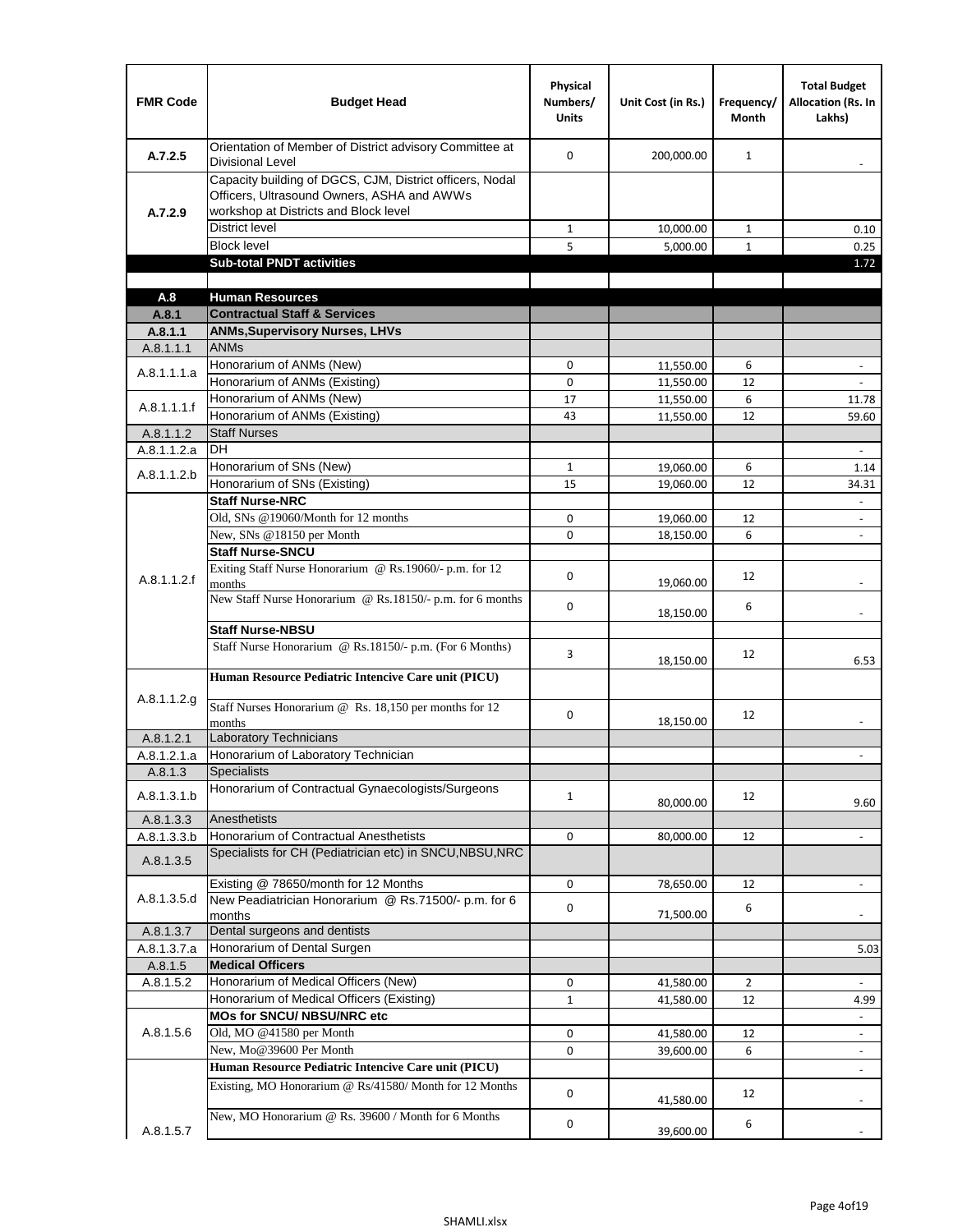| <b>FMR Code</b> | <b>Budget Head</b>                                                                                           | Physical<br>Numbers/<br><b>Units</b> | Unit Cost (in Rs.) | Frequency/<br>Month | <b>Total Budget</b><br>Allocation (Rs. In<br>Lakhs) |
|-----------------|--------------------------------------------------------------------------------------------------------------|--------------------------------------|--------------------|---------------------|-----------------------------------------------------|
|                 | Medical Officer/Training Coordinator, Honorarium at                                                          |                                      |                    |                     |                                                     |
|                 | <b>Medical College</b><br>Old, Trg. Coord. @41580/month for 12 Month                                         | 0                                    | 41,580.00          | 12                  |                                                     |
|                 | New, Trg. Coord.@39600/month for 6 Month                                                                     | $\Omega$                             | 39,600.00          | 6                   |                                                     |
| A.8.1.7.2       | Honorarium of X-Ray Technician for 12 months                                                                 |                                      |                    |                     |                                                     |
| A.8.1.7.4       | RBSK teams (Exclusive mobile health team & DEIC                                                              |                                      |                    |                     |                                                     |
|                 | Staff)<br><b>MOs- AYUSH/MBBS</b>                                                                             |                                      |                    |                     |                                                     |
|                 | Honoraria Existing MBBS                                                                                      | $\mathbf{1}$                         | 41,675.00          | 12                  | 5.00                                                |
|                 | Honoraria New MBBS                                                                                           | 0                                    | 37,800.00          | 6                   | $\blacksquare$                                      |
| A.8.1.7.4.1     | Honoraria - BDS                                                                                              | 4                                    | 40,516.00          | 12                  | 19.45                                               |
|                 | Honoraria - AYUSH (Existing)                                                                                 | 12                                   | 27,783.00          | 12                  | 40.01                                               |
|                 | Honoraria - AYUSH recruited upto March 16                                                                    | $\overline{2}$                       | 26,460.00          | 12                  | 6.35                                                |
|                 | Honoraria - AYUSH New                                                                                        | $\mathbf{1}$                         | 25,200.00          | 6                   | 1.51                                                |
|                 | <b>Staff Nurse</b>                                                                                           | $\mathbf 0$                          |                    |                     | $\mathbf{r}$                                        |
|                 | Honoraria - Staff Nurse                                                                                      | 9                                    | 19,100.00          | 12                  | 20.63                                               |
| A.8.1.7.4.2     | ANM                                                                                                          |                                      |                    |                     |                                                     |
|                 | Honoraria - ANMs (Existing)                                                                                  | $\mathbf{1}$                         | 11,576.00          | 12                  | 1.39                                                |
|                 | Honoraria - ANM (Recruited upto March 16)                                                                    | 0                                    | 11,025.00          | 12                  |                                                     |
|                 | Honoraria - ANM (New)                                                                                        | $\mathbf 0$                          | 10,500.00          | 6                   |                                                     |
|                 | <b>Paramedical</b>                                                                                           | $\mathbf 0$                          |                    |                     | $\blacksquare$                                      |
|                 | Honoraria - Paramedical                                                                                      | 10                                   | 13,753.00          | 12                  | 16.50                                               |
|                 | <b>Pharmacists</b>                                                                                           | $\mathbf 0$                          |                    |                     |                                                     |
| A.8.1.7.4.3     | Honoraria - Pharmacist (Existing)<br>Honoraria - Pharmacist (Recruited upto March 16)                        | 0                                    | 14,884.00          | 12                  | $\overline{\phantom{a}}$                            |
|                 | Honoraria - Pharmacist (New)                                                                                 | $\mathbf 0$<br>$\mathbf 0$           | 14,175.00          | 12<br>6             | $\blacksquare$                                      |
|                 | Sub Total RBSK mobile teams                                                                                  | $\Omega$                             | 13,500.00          |                     | ÷,<br>$\overline{\phantom{a}}$                      |
| A.8.1.7.5       | <b>Others</b>                                                                                                |                                      |                    |                     |                                                     |
|                 | Honorarium of RMNCH/FP Counselors @ Rs.10760/- for                                                           |                                      |                    |                     |                                                     |
| A.8.1.7.5.1     | 12 months                                                                                                    | $\mathbf{1}$                         | 10,760.00          | 12                  | 1.29                                                |
|                 | <b>Adolescent Health counselors</b>                                                                          |                                      |                    |                     | $\overline{\phantom{a}}$                            |
|                 | AH counselors at DH level (1st & 2nd phase)                                                                  | $\mathbf 0$                          | 13,891.00          | 12                  | $\overline{\phantom{a}}$                            |
| A.8.1.7.5.2     | AH counselors DH level of 3nd phase                                                                          | $\mathbf 0$                          | 13,230.00          | 12                  | $\overline{\phantom{a}}$                            |
|                 | AH counselors at DH/MC level (New)                                                                           | 0                                    | 12,600.00          | 12                  | $\blacksquare$                                      |
|                 | AH counsellors at CHC level                                                                                  | $\mathbf 0$                          | 13,230.00          | 6                   | ÷,                                                  |
|                 | <b>Nutriionist</b>                                                                                           | $\mathbf 0$                          |                    |                     | $\overline{\phantom{a}}$                            |
| A.8.1.7.5.4     | Old, Nutrist. @17325 per Month for 12 months                                                                 | $\mathbf 0$                          | 17,325.00          | 12                  | $\overline{\phantom{a}}$                            |
|                 | New, Nutrist. @16500 per Month for 6 months                                                                  | 0                                    | 16,500.00          | 6                   |                                                     |
|                 | <b>HR for Cold Chain</b>                                                                                     | 0                                    |                    |                     |                                                     |
|                 | Hononarium of Cold Chain Handlers at Division level                                                          | 0                                    | 11,430.00          | 12                  |                                                     |
|                 | Hononarium of Cold Chain Handlers at District level                                                          | 1                                    | 11,430.00          | 12                  | 1.37                                                |
|                 | Hononarium of Technician (Refeigator Machenic) at                                                            | 0                                    | 19,060.00          | 12                  |                                                     |
|                 | <b>Division level</b>                                                                                        |                                      |                    |                     |                                                     |
| A.8.1.7.7       | Technician (Refeigator Machenic) at District level<br>Honararium of Vaccince Strore Keeper at Division level | 0                                    | 19,060.00          | 12                  | $\overline{\phantom{a}}$                            |
|                 |                                                                                                              | 0                                    | 25,410.00          | 12                  | $\overline{\phantom{a}}$                            |
|                 | Honararium of Vaccince Van Driver at Division level                                                          | 0                                    | 19,060.00          | 12                  | $\blacksquare$                                      |
|                 | <b>HR for Blood Bank Storage/Unit</b>                                                                        |                                      |                    |                     |                                                     |
|                 | Man Power Support at 89 Blood Banks                                                                          |                                      |                    |                     | 0.00                                                |
|                 | Man Power Support at 118 Blood Storage Centre                                                                |                                      |                    |                     | 4.80                                                |
|                 | Manpower support of 18 BCTV                                                                                  |                                      |                    |                     | 0.00                                                |
| A.8.1.7.8       | Staff for Training Institutes/ SIHFW/ Nursing Training                                                       |                                      |                    |                     | 0                                                   |
|                 | Incentive/ Awards etc. to SN, ANMs etc.                                                                      |                                      |                    |                     |                                                     |
|                 | SBA Trained ANMs at L1 SCs from 6th delivery every month                                                     | 0                                    | 300.00             |                     | $\overline{\phantom{a}}$                            |
|                 | SBA Trained ANMs/SNs at APHCs/PHCs starting from 16th                                                        |                                      |                    |                     |                                                     |
| A.8.1.8         | Delivery every month                                                                                         | 0                                    | 300.00             |                     |                                                     |
|                 | SBA Trained ANMs/SNs at Non FRU CHCs/BPHCs starting from                                                     | 0                                    |                    |                     |                                                     |
|                 | 51st Delivery every month                                                                                    |                                      | 300.00             |                     |                                                     |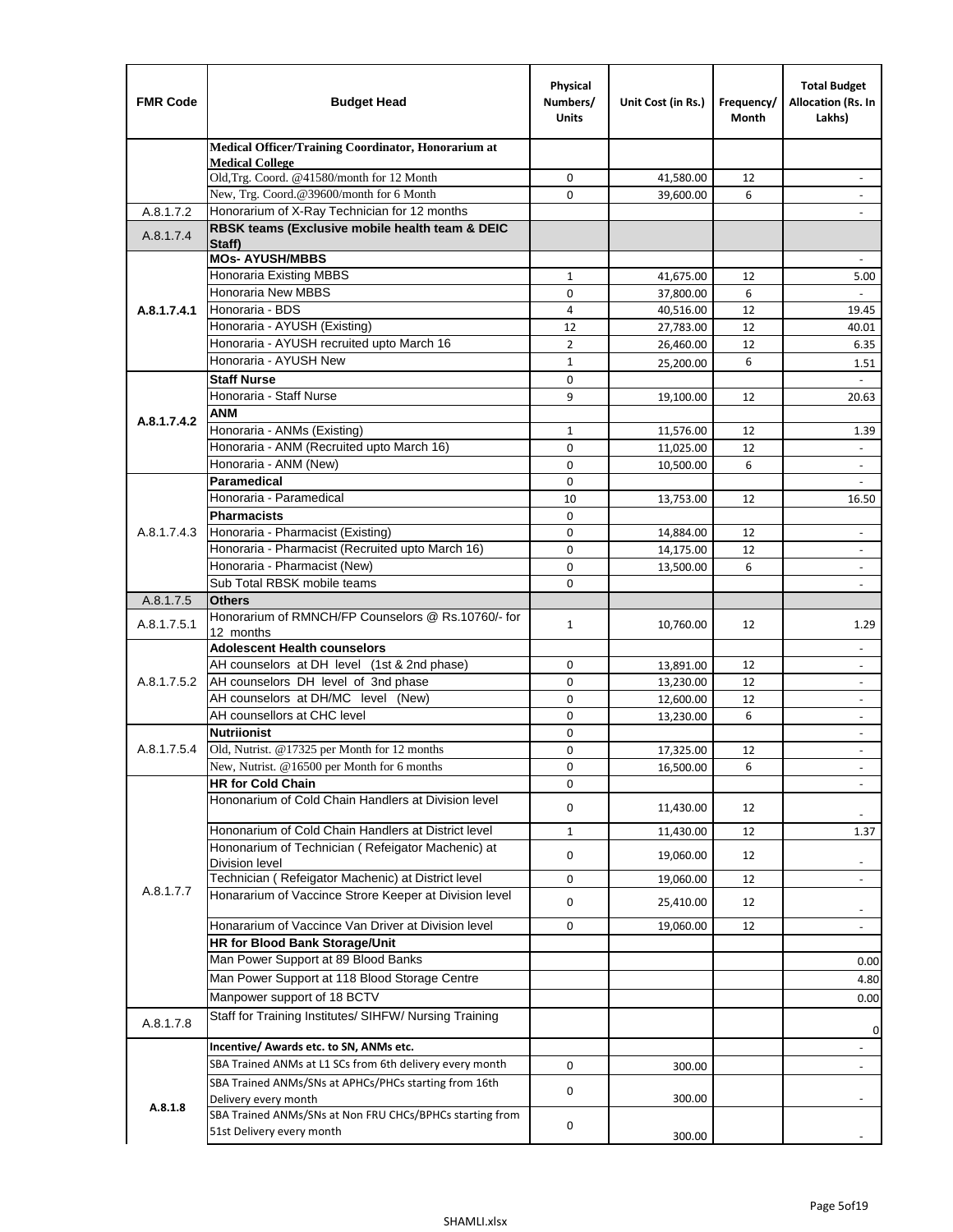| <b>FMR Code</b>      | <b>Budget Head</b>                                                                                               | Physical<br>Numbers/<br><b>Units</b> | Unit Cost (in Rs.) | Frequency/<br>Month | <b>Total Budget</b><br>Allocation (Rs. In<br>Lakhs) |
|----------------------|------------------------------------------------------------------------------------------------------------------|--------------------------------------|--------------------|---------------------|-----------------------------------------------------|
|                      | Incentives for EMOC teams at below District level starting from<br>6th CS every month @Rs 3000/CS                | 0                                    | 3,000.00           |                     |                                                     |
| A.8.1.9              | Honorarium of Data Entry Operator at DH                                                                          |                                      |                    |                     |                                                     |
| A.8.1.10             | <b>Other Incentives Schemes (Pl.Specify)</b>                                                                     |                                      |                    |                     |                                                     |
| A.8.1.10.1           | Fixed difficult area Incentive                                                                                   | 0                                    |                    |                     |                                                     |
|                      | FRU Operationalization for Gynae & anaesthetist                                                                  |                                      |                    |                     |                                                     |
| A.8.1.10.2           | specialist on call from govt sector for NHPDs & HPDs<br>FRU Operationalization Gynaecologists specialist on call | 20                                   | 3,000.00           |                     | 0.60                                                |
| A.8.1.10.3           | for NHPDs & HPDs                                                                                                 | 10                                   | 4,500.00           |                     | 0.45                                                |
| A.8.1.10.4           | FRU Operationalization anaesthetist specialist on call for<br><b>NHPDs &amp; HPDs</b>                            | 20                                   | 3,000.00           |                     | 0.60                                                |
| A.8.1.10.5           | Performance based Incentives to RMNCH+A Counsellors<br>in Family Planning @ Rs.50/ client                        | 100                                  | 50.00              |                     | 0.05                                                |
| A.8.1.11             | <b>Support Staff for Health Facilities</b>                                                                       |                                      |                    |                     |                                                     |
|                      | <b>HR-NRC</b>                                                                                                    |                                      |                    |                     | $\overline{\phantom{a}}$                            |
|                      | Cook                                                                                                             |                                      |                    |                     |                                                     |
|                      | Old, Cook @7500 per Month for 12 months                                                                          | 0                                    | 7,500.00           | 12                  | $\overline{\phantom{a}}$                            |
|                      | New, Cook @7500 per Month for 6 months                                                                           | 0                                    | 7,500.00           | 6                   | $\overline{\phantom{a}}$                            |
|                      | <b>Care Taker</b>                                                                                                |                                      |                    |                     |                                                     |
|                      | Old, Caretaker @6400 per Month for 12 months                                                                     | 0                                    | 6,400.00           | 12                  | $\blacksquare$                                      |
|                      | New, Caretaker @6400 per Month for 6 months                                                                      | $\Omega$                             | 6,400.00           | 6                   |                                                     |
|                      | <b>Cleaner</b>                                                                                                   |                                      |                    |                     |                                                     |
|                      | Old, Cleaner @6400 per Month for 12 months                                                                       | 0                                    | 6,400.00           | 12                  |                                                     |
|                      | New, Cleaner @6400 per Month for 6 months                                                                        | 0                                    | 6,400.00           | 6                   | $\blacksquare$                                      |
|                      | <b>HR-SNCU</b>                                                                                                   |                                      |                    |                     |                                                     |
| A.8.1.11.f           | Cleaner/ Ward Ayah/Security Guard                                                                                |                                      |                    |                     |                                                     |
|                      | Existing CL/WA Honorarium @ Rs. 6400/monty for 12                                                                | 0                                    |                    | 12                  |                                                     |
|                      | months<br>New CL/WA/SG Honorarium @ Rs. 6400/month for 6                                                         |                                      | 6,400.00           |                     |                                                     |
|                      | month                                                                                                            | 0                                    |                    | 6                   |                                                     |
|                      | <b>Data Entry Oprator</b>                                                                                        |                                      | 6,400.00           |                     |                                                     |
|                      | old DEO Honorarium @ Rs.12000/- p.m. for 12 months                                                               |                                      |                    |                     |                                                     |
|                      |                                                                                                                  | $\mathbf 0$                          | 12,000.00          | 12                  |                                                     |
|                      | New DEO Honorarium @ Rs.12000/- p.m. for 6 months                                                                | 0                                    |                    | 6                   |                                                     |
|                      |                                                                                                                  |                                      | 12,000.00          |                     |                                                     |
|                      | Human Resource Pediatric Intencive Care unit (PICU)                                                              |                                      |                    |                     |                                                     |
|                      | Ward Aaya/Sweeper Honorarium @ Rs. 6400/Month for 6                                                              | $\Omega$                             |                    | 6                   |                                                     |
|                      | months                                                                                                           |                                      | 6,400.00           |                     |                                                     |
|                      | Sub-total HR                                                                                                     |                                      |                    |                     | 252.98                                              |
|                      |                                                                                                                  |                                      |                    |                     |                                                     |
| A.9                  | <b>TRAINING</b>                                                                                                  |                                      |                    |                     |                                                     |
| A.9.1                | Skill lab                                                                                                        |                                      |                    |                     |                                                     |
| A.9.1.3              | Training Motivation and follow up visit                                                                          |                                      |                    |                     | 0                                                   |
| A.9.3                | <b>Maternal Health Training</b>                                                                                  |                                      |                    |                     | $\overline{\phantom{a}}$                            |
| A.9.3.1.4<br>A.9.3.7 | Training of ANMs / LHVs in SBA                                                                                   |                                      |                    |                     | $\frac{1}{2}$                                       |
| A.9.3.7.1            | Other maternal health training (please specify)<br>MDR training of District and Block level officials            | $\overline{2}$                       |                    |                     | $\overline{\phantom{a}}$                            |
| A.9.3.7.5            | ANM Training on new ANC guidelines and HRPs                                                                      |                                      | 22,950.00          |                     | 0.46<br>÷.                                          |
|                      | District level                                                                                                   | $\mathbf{1}$                         | 29,300.00          |                     | 0.29                                                |
|                      | <b>Block Level</b>                                                                                               | 5                                    | 31,050.00          |                     | 1.55                                                |
| A.9.10               |                                                                                                                  |                                      |                    |                     | $\blacksquare$                                      |
|                      | <b>Training (Nursing)</b><br>Strengthening of Existing Training Institutions/Nursing School                      |                                      |                    |                     |                                                     |
| A.9.10.1             | excluding infrastructure and HR.                                                                                 | 0                                    | 4,300,000.00       |                     |                                                     |
| A.9.10.2             | New Training Institutions/School                                                                                 | 1                                    | 152,000.00         |                     | 1.52                                                |
|                      | <b>National Dewarming Day</b>                                                                                    |                                      |                    |                     |                                                     |
| A.9.11.3             | Orientaion meeting-District level                                                                                | $\mathbf 1$                          | 5000               | $\overline{2}$      | 0.10                                                |
|                      | Orientaion meeting-Block level                                                                                   | 5                                    | 7500               | $\overline{2}$      | 0.75                                                |
| A.9.12               | <b>RBSK training</b>                                                                                             |                                      |                    |                     | $\blacksquare$                                      |
| A.9.12.1             | RBSK Training -Training of Mobile health team -<br>technical and managerial (5 days)                             |                                      |                    |                     | 0                                                   |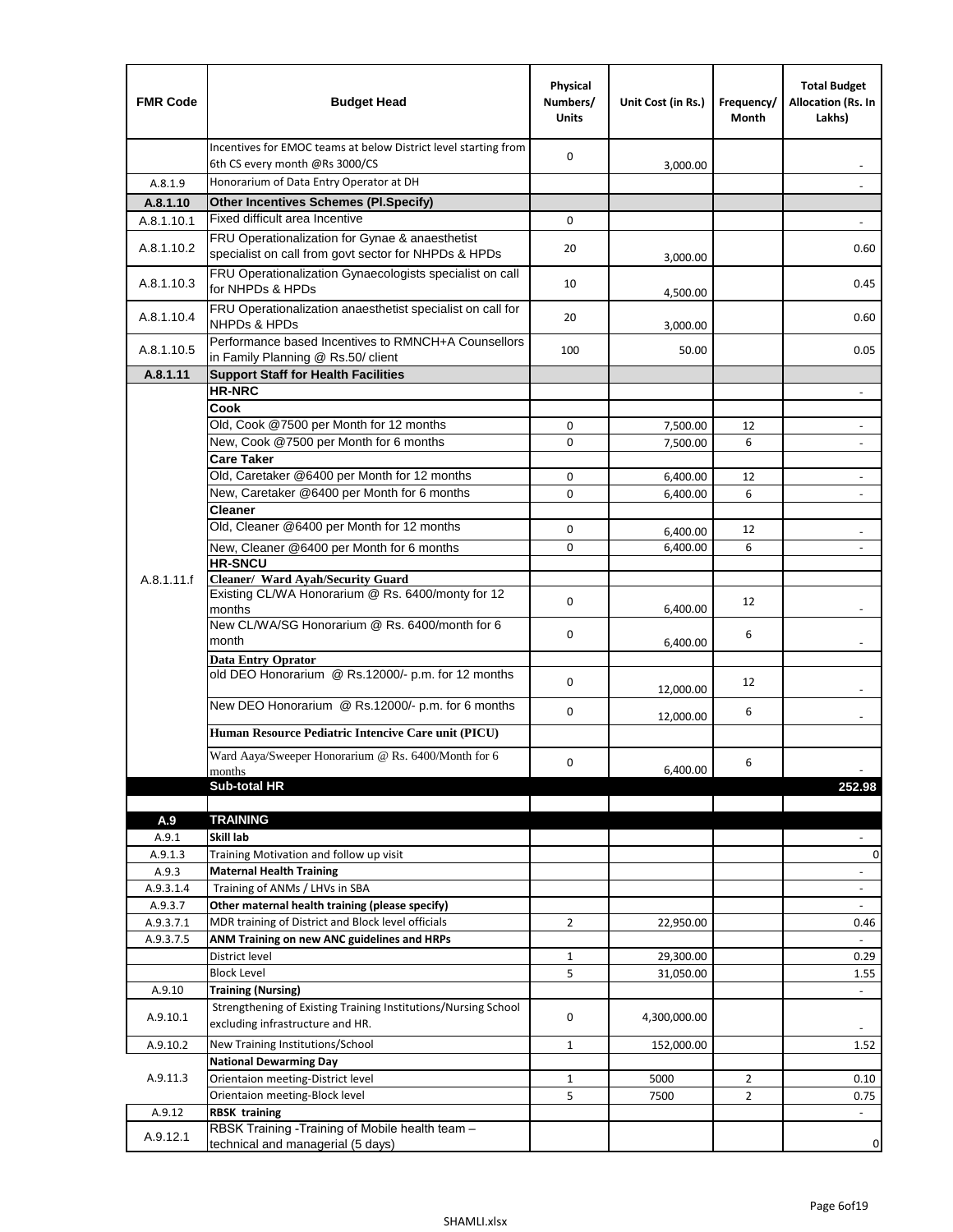| <b>FMR Code</b>    | <b>Budget Head</b>                                                                           | Physical<br>Numbers/<br><b>Units</b> | Unit Cost (in Rs.)     | Frequency/<br><b>Month</b> | <b>Total Budget</b><br>Allocation (Rs. In<br>Lakhs) |
|--------------------|----------------------------------------------------------------------------------------------|--------------------------------------|------------------------|----------------------------|-----------------------------------------------------|
|                    |                                                                                              |                                      |                        |                            |                                                     |
|                    | <b>Sub-total Training</b>                                                                    |                                      |                        |                            | 4.67                                                |
| A.10               | <b>PROGRAMME MANAGEMENT</b>                                                                  |                                      |                        |                            |                                                     |
| A.10.2             | Contractual Staff for DPMSU recruited and in position                                        |                                      |                        |                            |                                                     |
| A.10.2.1           | District Programme Manager                                                                   | $\mathbf{1}$                         |                        | 12                         |                                                     |
| A.10.2.2           | District Accounts Manager                                                                    | 1                                    | 39,690.00              | 12                         | 4.76                                                |
| A.10.2.3           | District Data Manager                                                                        | $\mathbf{1}$                         | 32,303.00              | 12                         | 3.88                                                |
| A.10.2.4           | Consultants/ Programme Officers (Kindly Specify)                                             | $\mathbf 0$                          | 22,050.00              |                            | 2.65                                                |
|                    | Honorarium of RKSK Coordinator                                                               | 0                                    |                        | 9                          |                                                     |
| A.10.2.5           | Accountants                                                                                  | 0                                    | 25,000.00              |                            | $\overline{\phantom{a}}$                            |
| A.10.2.6           | Data Entry Operators                                                                         | 0                                    |                        |                            | $\overline{\phantom{a}}$                            |
| A.10.2.7           | Support Staff (Kindly Specify)                                                               | $\mathbf{1}$                         | 8,269.00               | 12                         | 0.99                                                |
| A.10.2.8.1         | Operational Cost for DPMU unit                                                               | $\mathbf{1}$                         | 89,250.00              | 12                         | 10.71                                               |
| A.10.2.8.5         | <b>DEIC Managers</b>                                                                         | $\mathbf{1}$                         | 33,000.00              | 10                         | 3.30                                                |
| A.10.3             | <b>Strengthening of Block PMU</b>                                                            |                                      |                        |                            |                                                     |
| A.10.3.1           | <b>Block Programme Manager</b>                                                               |                                      |                        |                            | 14.55                                               |
| A.10.3.2           | <b>Block Accounts Manager</b>                                                                |                                      | 12,128.00              | 12                         | 7.28                                                |
| A.10.3.7.1         | Operational Cost for BPMU unit                                                               | 5                                    | 15,000.00              | 12                         | 9.00                                                |
|                    | <b>Concurrent Audit system</b>                                                               |                                      |                        |                            |                                                     |
| A.10.6             | Monthly Concurrent Audit                                                                     | $\mathbf{1}$                         | 4,500.00               | 12                         | 0.54                                                |
|                    | <b>Block Spesific Work</b>                                                                   | 5                                    | 500.00                 | 12                         | 0.30                                                |
| A.10.7<br>A.10.7.2 | <b>Mobility Support, Field Visits</b><br><b>DPMU/District</b>                                |                                      |                        |                            |                                                     |
| A.10.7.3           | <b>BPMU/Block</b>                                                                            | $\overline{2}$<br>5                  | 30,000.00<br>30,000.00 | 12<br>12                   | 7.20<br>18.00                                       |
| A.10.8.1           | Vehicles for Divisional / AD office                                                          | 0                                    | 30,000.00              | 12                         |                                                     |
|                    |                                                                                              |                                      |                        |                            |                                                     |
|                    | <b>Sub-total Programme Management</b>                                                        |                                      |                        |                            | 83.16                                               |
|                    |                                                                                              |                                      |                        |                            |                                                     |
|                    | Total of RMNCH+A                                                                             |                                      |                        |                            | 871.50                                              |
| в                  | Additionalities under NRHM (Mission Flexible Pool)                                           |                                      |                        |                            |                                                     |
| <b>B1</b>          | <b>ASHA</b>                                                                                  |                                      |                        |                            |                                                     |
| B1.1.1.3           | <b>Supplementary training for ASHAs</b>                                                      |                                      |                        |                            |                                                     |
| B1.1.1.3.1         | TOT of ASHA Trainer- I round (at RHFWTC)                                                     |                                      |                        |                            |                                                     |
|                    | Batch cost+Equipment+Module+ Monitoring Visit                                                |                                      |                        |                            |                                                     |
| B1.1.1.3.2         | TOT of ASHA Trainers -II Round (at RHFWTC)<br>Post training support and supervision          |                                      |                        |                            |                                                     |
| B1.1.1.4           | Supervision costs by ASHA facilitators<br>(12 months)                                        |                                      |                        |                            | $\sim$                                              |
|                    |                                                                                              |                                      |                        |                            | 25.80                                               |
| B1.1.1.4.1         | Supervision costs by ASHA facilitators<br>(6 months)                                         |                                      |                        |                            |                                                     |
| B1.1.1.4.2         | Monthly review Meeting of ASHA Sangini with BCPM                                             |                                      |                        |                            | 0.77                                                |
| B <sub>1.1.3</sub> | Performance Incentive/Other Incentive to ASHAs (if<br>any)                                   |                                      |                        |                            |                                                     |
| B1.1.3.1           | <b>ASHA incentives under Maternal Health</b>                                                 |                                      |                        |                            |                                                     |
| B1.1.3.1.2         | Maternal Death Audit Information                                                             | 82                                   | 200.00                 |                            | 0.16                                                |
| B1.1.3.2           | Incentive to ASHA under Child Health                                                         |                                      |                        |                            | $\omega$                                            |
| B1.1.3.2.1         | Incentive for Home Based Newborn Care programme                                              | 27360                                | 250.00                 |                            | 68.40                                               |
| B1.1.3.2.4         | Incentive for referral of SAM cases to NRC @ Rs.50/Case                                      | 0                                    | 50.00                  |                            |                                                     |
| B1.1.3.2.5         | Incentive for follow up of discharge of SAM children from<br>NRCs @ Rs. 100/ for 4 Follow up | 0                                    | 100.00                 |                            | $\sim$                                              |
| B1.1.3.3           | ASHA Incentives under family planning (ESB/ PPIUCD/<br>Others)                               |                                      |                        |                            |                                                     |
| B1.1.3.3.1         | ASHA PPIUCD incentive for accompanying the client for<br>PPIUCD insertion                    | 1098                                 | 150.00                 |                            | 1.65                                                |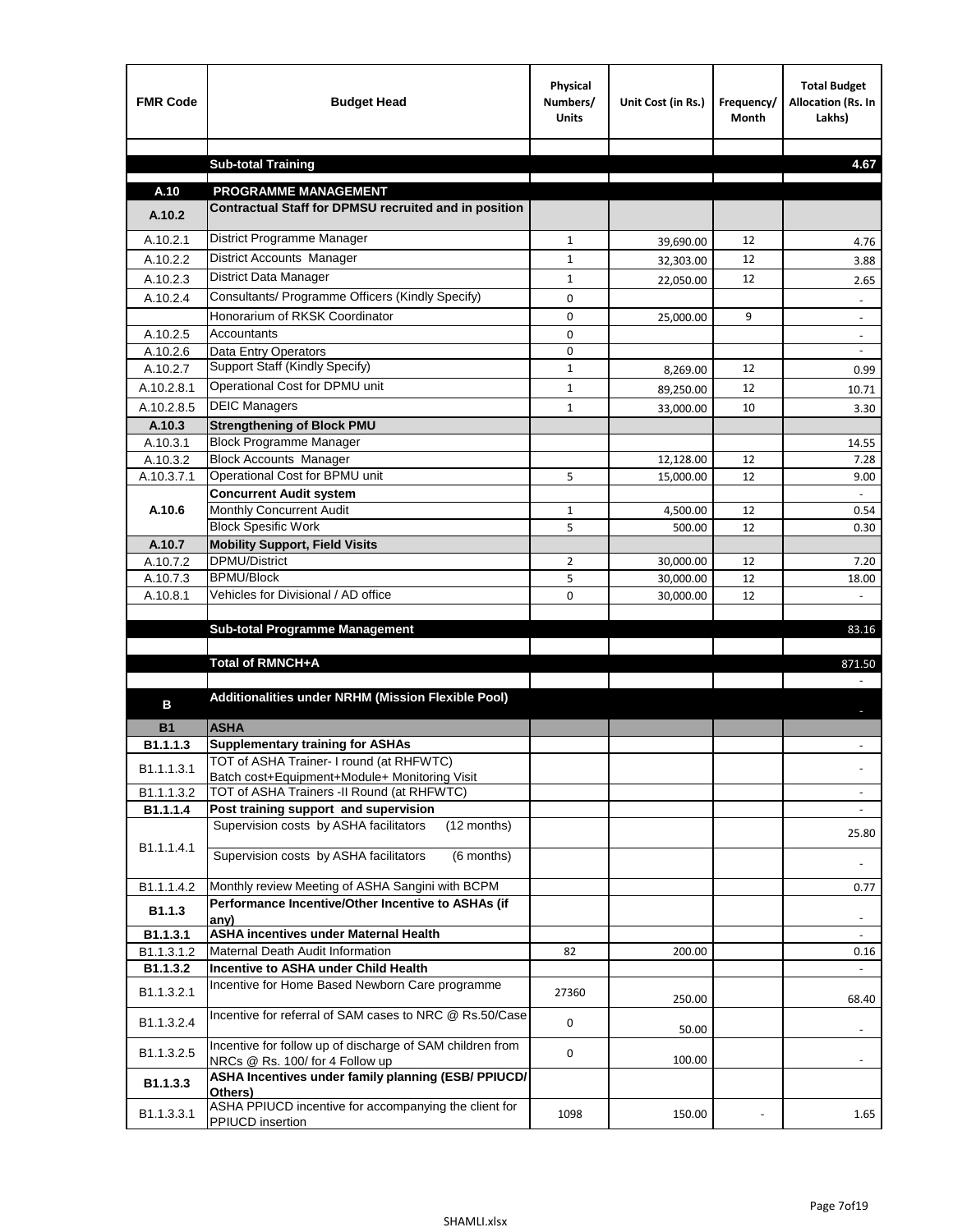| <b>FMR Code</b>            | <b>Budget Head</b>                                                                                                                                                    | Physical<br>Numbers/<br><b>Units</b> | Unit Cost (in Rs.) | Frequency/<br>Month | <b>Total Budget</b><br><b>Allocation (Rs. In</b><br>Lakhs) |
|----------------------------|-----------------------------------------------------------------------------------------------------------------------------------------------------------------------|--------------------------------------|--------------------|---------------------|------------------------------------------------------------|
|                            | ASHA incentive under ESB scheme for promoting<br>spacing of births @ 500/- per ASHA/client                                                                            | 320                                  | 500.00             |                     | 1.60                                                       |
| B <sub>1.1</sub> , 3, 3, 2 | Spacing for 2 years after marriage @ 500/- per<br>ASHA/client                                                                                                         | 336                                  | 500.00             | $\blacksquare$      | 1.68                                                       |
| B1.1.3.3.3                 | ASHA Incentive under ESB scheme for promoting<br>adoption of limiting method upto two children @ Rs. 1000<br>per client                                               | 342                                  | 1,000.00           |                     | 3.42                                                       |
| B1.1.3.6                   | <b>ASHA Incentives (other)</b>                                                                                                                                        |                                      |                    |                     |                                                            |
| B <sub>1.1</sub> , 3, 5, 3 | ASHA incentive for NDD for 2 round                                                                                                                                    | 982                                  | 100.00             | $\overline{2}$      | 1.96                                                       |
| B <sub>1.1</sub> .3.6.1    | Amount to be released for 12 months for Routine<br>activities (4 month incentive for ASHAs those are yet to<br>be placed)                                             |                                      |                    |                     | 104.08                                                     |
| B1.1.3.6.4                 | Incentive to ASHA Facilitator (12 Months)                                                                                                                             |                                      |                    |                     | 1.55                                                       |
| B <sub>1.1</sub> .3.6.5    | Reimbursement of travel expenses for accompanying a<br>woman to facility for surgical abortion (MVA/EVA) @<br>Rs.150/-per case                                        | 30                                   | 150.00             |                     | 0.05                                                       |
| B <sub>1.1</sub> .3.6.6    | Reimbursement of travel expenses for accompanying a<br>woman to facility for medical abortion (MMA) @ Rs.225/-<br>per case                                            | 30                                   | 225.00             |                     | 0.07                                                       |
| B1.1.3.6.9                 | ASHA Torch (NO. of ASHA +AF) @ Rs. 262.20                                                                                                                             |                                      |                    |                     | 2.69                                                       |
| B1.1.3.7                   | Other (support provisions to ASHA such as uniform,<br>diary, ASHA Ghar etc)                                                                                           |                                      |                    |                     |                                                            |
| B <sub>1.1</sub> .3.7.2    | ASHA Payment Voucher, Payment Register and VHIR<br>1.@ Rs. 25/ASHA, 2.@Rs.50/AF, 3.@Rs.150/block for<br>ASHa master payment register,<br>4. @Rs.174.5/ASHA/B1.1.3.7.2 |                                      |                    |                     | 1.99                                                       |
| B <sub>1.1</sub> .3.7.4    | ASHA SAREE (TA/DA for Attending monthly meeting) No.<br>of ASHA+AF @ Rs.450                                                                                           |                                      |                    |                     | 4.61                                                       |
| B <sub>1.1</sub> .5.1      | Honorarium of Regional Coordinator                                                                                                                                    |                                      |                    |                     |                                                            |
| B1.1.5.2                   | Honararium of District Community Process Manager                                                                                                                      | 1                                    | 32,303.00          | 12                  | 3.88                                                       |
| B <sub>1.1</sub> .5.3      | Honararium of Block Community Process Manager                                                                                                                         | 5                                    | 12,000.00          | 12                  | 7.20                                                       |
|                            | Mobility cost for ARC/AMG                                                                                                                                             |                                      |                    |                     |                                                            |
| B <sub>1.1.5.4</sub>       | AMG cost                                                                                                                                                              | 1                                    | 10,000.00          | $\mathbf{1}$        | 0.10                                                       |
|                            | Quarterly BCPM meeting at Divisional Head Quarter @<br>rs. 500/BCPM/qtr.                                                                                              |                                      |                    |                     |                                                            |
|                            |                                                                                                                                                                       |                                      |                    |                     |                                                            |
|                            | <b>Sub Total of ASHA</b>                                                                                                                                              |                                      |                    |                     | 231.654                                                    |
| B.2                        | <b>Untied Fund</b>                                                                                                                                                    |                                      |                    |                     |                                                            |
| B <sub>2.3</sub>           | <b>CHCs</b>                                                                                                                                                           |                                      |                    |                     | 14.17                                                      |
| B <sub>2.4</sub>           | <b>PHCs</b>                                                                                                                                                           |                                      |                    |                     | 17.90                                                      |
|                            | <b>Sub Total of Untied Fund</b>                                                                                                                                       |                                      |                    |                     | 32.07063                                                   |
| <b>B9</b>                  | <b>Mainstreaming of AYUSH</b>                                                                                                                                         |                                      |                    |                     |                                                            |
| B.9.1                      | Medical Officers at CHCs/ PHCs (Only AYUSH)                                                                                                                           |                                      |                    |                     |                                                            |
| B.9.1.1                    | <b>DH</b>                                                                                                                                                             | 0                                    | 29,106.00          | 12                  | $\blacksquare$                                             |
| B.9.1.2                    | <b>FRUs</b>                                                                                                                                                           | $\mathbf{1}$                         | 29,106.00          | 12                  | 3.49                                                       |
| B.9.1.3                    | Non FRU SDH/ CHC                                                                                                                                                      | 6                                    | 29,106.00          | 12                  | 20.96                                                      |
| B.9.1.4                    | 24 X 7 PHC                                                                                                                                                            | $\mathbf{1}$                         | 29,106.00          | 12                  | 3.49                                                       |
| B.9.1.5                    | Non-24 X 7 PHCs/ APHCs                                                                                                                                                | $\mathbf{1}$                         | 29,106.00          | 12                  | 3.49                                                       |
| B.9.2                      | <b>Other Staff Nurses and Supervisory Nurses/ AYUSH</b><br>pharmacists (Only AYUSH)                                                                                   |                                      |                    |                     |                                                            |
| B.9.2.1                    | DH                                                                                                                                                                    | 0                                    | 10,914.75          | 12                  | $\overline{\phantom{a}}$                                   |
| B.9.2.2                    | <b>FRUs</b>                                                                                                                                                           | 0                                    | 10,914.75          | 12                  | $\overline{\phantom{a}}$                                   |
| B.9.2.3                    | Non FRU SDH/ CHC                                                                                                                                                      | $\overline{2}$                       | 10,914.75          | 12                  | 2.62                                                       |
| B.9.2.4                    | 24 X 7 PHC                                                                                                                                                            | $\mathbf{1}$                         | 10,914.75          | 12                  | 1.31                                                       |
| B.9.2.5                    | Non-24 X 7 PHCs                                                                                                                                                       | 0                                    | 10,914.75          | 12                  | $\overline{\phantom{a}}$                                   |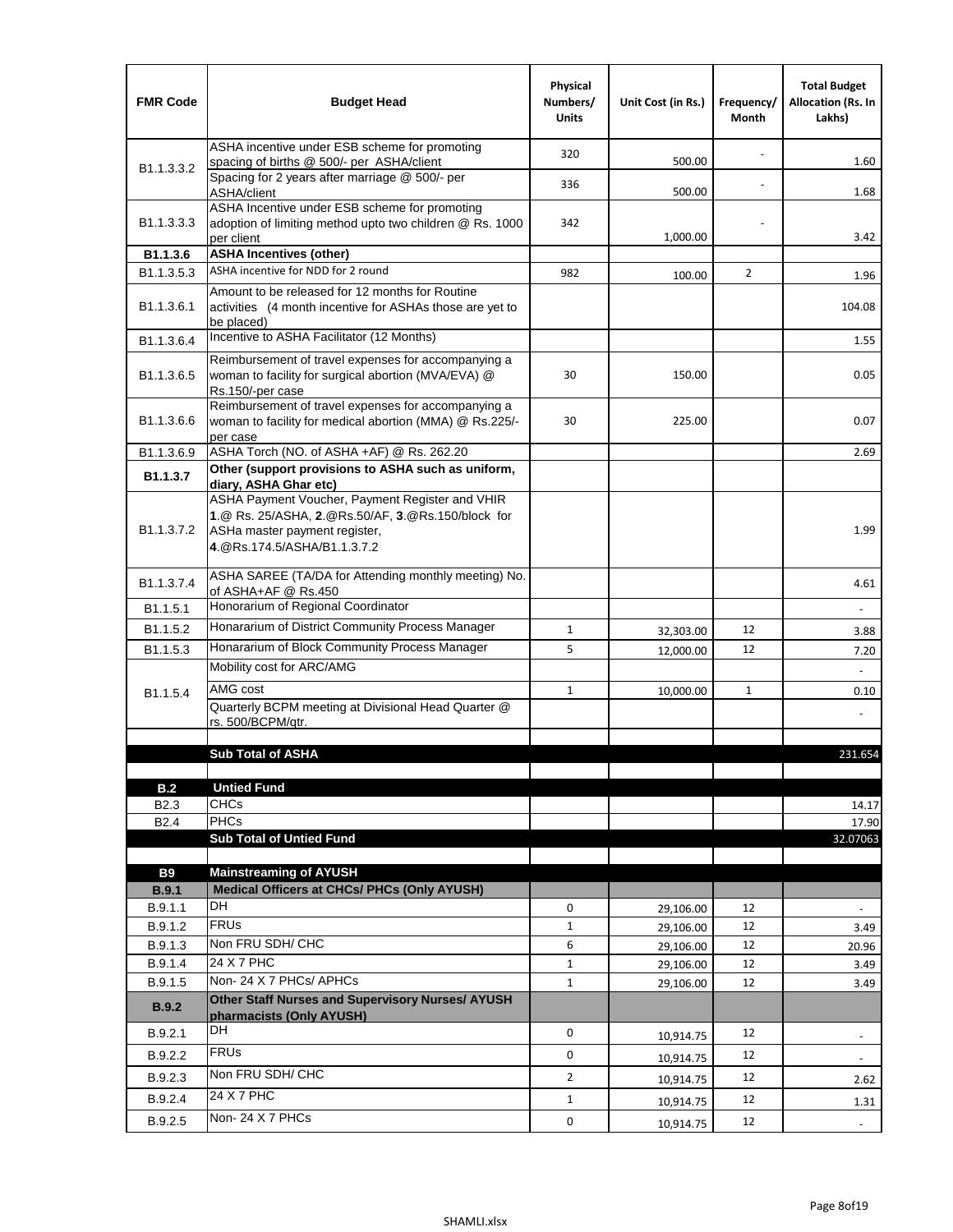| <b>FMR Code</b>   | <b>Budget Head</b>                                                                              | Physical<br>Numbers/<br><b>Units</b> | Unit Cost (in Rs.) | Frequency/<br>Month | <b>Total Budget</b><br>Allocation (Rs. In<br>Lakhs)  |
|-------------------|-------------------------------------------------------------------------------------------------|--------------------------------------|--------------------|---------------------|------------------------------------------------------|
|                   | Panchkarma Unit Lokbabdhu Rajnarayna Joint<br><b>Hospital, Lucknow</b>                          |                                      |                    |                     |                                                      |
| B.9.2.6           | Honararium of Panchkarma Technician (1Male and 1<br>Female)                                     | 0                                    | 10,000.00          | 12                  |                                                      |
|                   | Honorarium of Panchkarma Attendent                                                              | 0                                    | 8,000.00           | 12                  |                                                      |
|                   | Lumpsum amount for Sweeper (Safai Karmi)                                                        |                                      |                    |                     | 0                                                    |
| <b>B9.3</b>       | <b>Other Activities (Excluding HR)</b>                                                          |                                      |                    |                     |                                                      |
| B9.3.1            | Contingency AYUSH wings                                                                         | $\mathbf{1}$                         | 20,000.00          |                     | 0.20                                                 |
| B9.3.3            | Establishment of Panchkarma Unit                                                                |                                      |                    |                     | $\mathbf 0$                                          |
| B9.3.4            | Construction of AYUSH Wing                                                                      | $\mathbf{1}$                         | 3,000,000.00       |                     | 30.00                                                |
|                   |                                                                                                 |                                      |                    |                     |                                                      |
|                   | Sub Total of Mainstreaming of AYUSH                                                             |                                      |                    |                     | 65.56                                                |
| <b>B10</b>        | <b>IEC-BCC NRHM</b>                                                                             |                                      |                    |                     |                                                      |
|                   | <b>Girls Child Day</b>                                                                          |                                      |                    |                     |                                                      |
| B.10.3.5          | <b>Division level</b>                                                                           | 0                                    | 50,000.00          | 1                   |                                                      |
|                   | <b>Block level</b>                                                                              | 5                                    | 10,000.00          | $\mathbf{1}$        | 0.50                                                 |
| <b>B.10.7</b>     | Priniting activities (please specify)<br>SM booklet @Rs 20.00 for all ANCs                      |                                      |                    |                     |                                                      |
| B.10.7.1          | MCP card @ Rs 10 for all ANCs                                                                   | 40381<br>40381                       | 20.00<br>10.00     |                     | 8.08<br>4.04                                         |
| <b>B.10.7.4</b>   | <b>Other printing</b>                                                                           |                                      |                    |                     |                                                      |
| B.10.7.4.1        | <b>IEC-BCC Material for NDD</b>                                                                 |                                      |                    |                     |                                                      |
|                   | IEC material, poster, banner @ Rs. 14000 per block for 2<br>round                               | 5                                    | 14000              | $\overline{2}$      | 1.40                                                 |
|                   | Teaching and community hand bills/pumphlets and check<br>list @ Rs. 14000 per block for 2 round | 5                                    | 14000              | $\overline{2}$      | 1.40                                                 |
|                   | 5 Fipchart per block @ Rs. 200 per Flip chart( one time)                                        | 25                                   | 200                | 1                   | 0.05                                                 |
|                   | AWW and Teacher hand out @ Rs. 7 each for 2 round                                               | 1710                                 | $\overline{7}$     | 2                   | 0.24                                                 |
|                   | ASHA hand out @ Rs. 2 each for 2 round                                                          | 982                                  | $\overline{2}$     | 2                   | 0.04                                                 |
|                   | <b>AFHC cards</b>                                                                               |                                      |                    |                     |                                                      |
| <b>B.10.7.4.2</b> | For DH & MC level Existing AFHS clinics<br>For CHC level Existing AFHS clinics                  | 0<br>0                               | 0.50<br>0.50       | 2000<br>2000        | $\overline{\phantom{a}}$<br>$\overline{\phantom{a}}$ |
|                   | For PHC level existing AFHS clinics                                                             | 0                                    | 0.50               | 2000                | $\bar{\phantom{a}}$                                  |
|                   | AFHC Register (3 register per clinic)                                                           | 0                                    | 150.00             | $\mathbf{1}$        | $\blacksquare$                                       |
|                   | Printing of RBSK card and registers                                                             | 0                                    |                    |                     |                                                      |
|                   | MHT Register for AWC<br>MHT Register for School                                                 | 523                                  | 100.00             | $\mathbf{1}$        | 0.52                                                 |
|                   | (Class-1 to 12)                                                                                 | 88                                   | 100.00             | $\mathbf{1}$        | 0.09                                                 |
| B.10.7.4.3        | RBSK Format (microplan, reporting) @ Rs. 3000/ per                                              | 5                                    |                    | $\mathbf{1}$        |                                                      |
|                   | block<br>RBSK card for children of AWC and School                                               |                                      | 3,000.00           |                     | 0.15                                                 |
|                   | AWC (Twice in year)                                                                             | 261610                               | 1.20               |                     | 3.14                                                 |
|                   | School (Class 1 to 12)                                                                          | 44100                                | 0.75               |                     | 0.33                                                 |
|                   |                                                                                                 |                                      |                    |                     |                                                      |
|                   | <b>Sub Total IEC</b>                                                                            |                                      |                    |                     | 19.97                                                |
| <b>B.11</b>       |                                                                                                 |                                      |                    |                     |                                                      |
| B.11.2.5          | Recurring support of 18 BCTV                                                                    |                                      |                    |                     | 0                                                    |
|                   |                                                                                                 |                                      |                    |                     |                                                      |
| <b>B14</b>        | Innovations (if any)<br>Religious and Community Leaders Meet @ Rs.                              |                                      |                    |                     |                                                      |
| B14.6             | 10000/District/meeting                                                                          | $\mathbf{1}$                         | 10,000.00          |                     | 0.10                                                 |
| B14.11            | Rogi Sahayata Kendra @ Rs. 664200 including 5%<br>increment in HR cost                          |                                      |                    |                     |                                                      |
| B14.12            | AAA Platform - Monitoring & Microplanning meeting for<br>frontline workers                      |                                      |                    |                     |                                                      |
|                   | Nurse Mentor Programme and Establishment of Mini                                                |                                      |                    |                     |                                                      |
|                   | <b>Skill Lab</b>                                                                                |                                      |                    |                     |                                                      |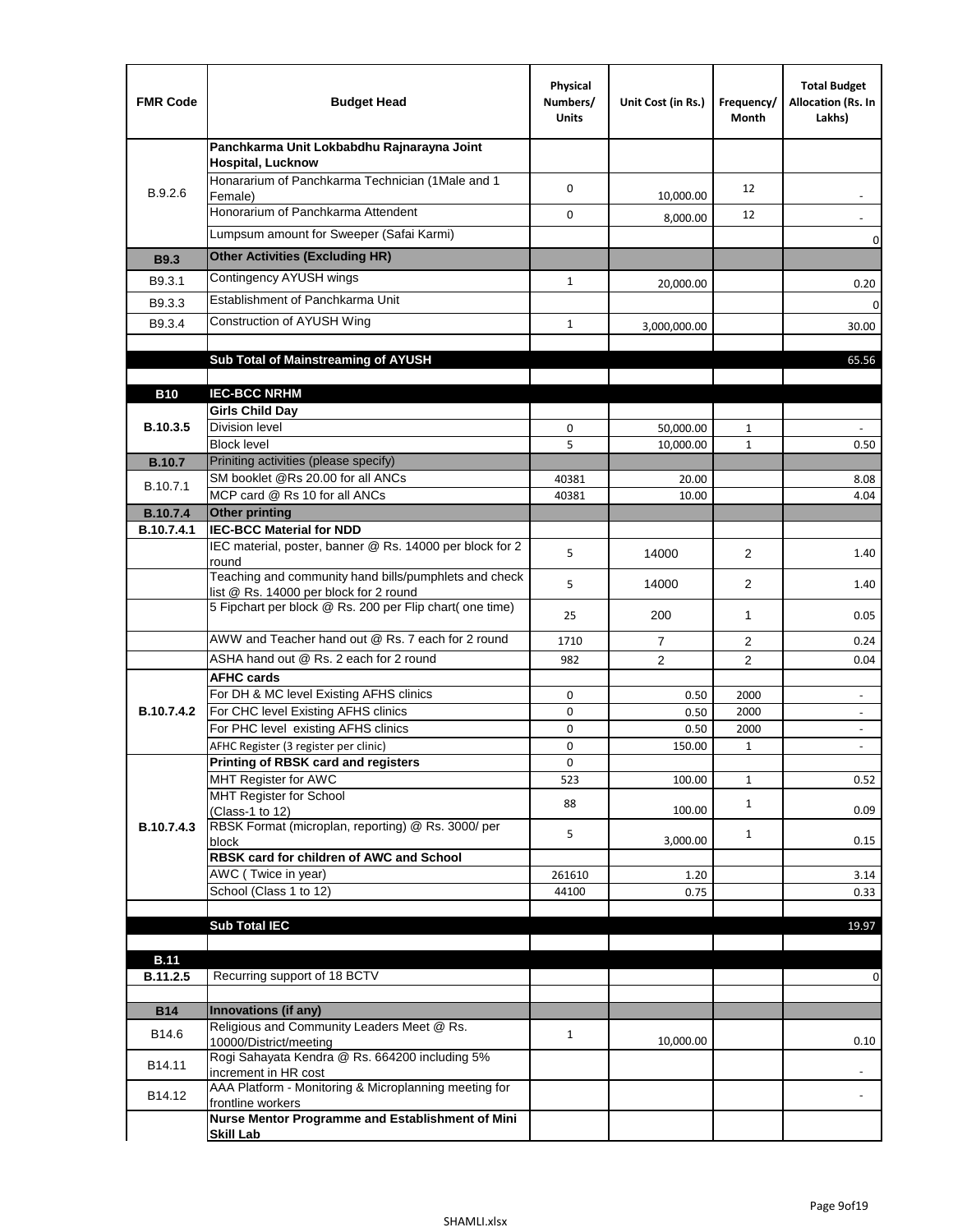| <b>FMR Code</b>   | <b>Budget Head</b>                                                                         | Physical<br>Numbers/<br><b>Units</b> | Unit Cost (in Rs.) | Frequency/<br><b>Month</b> | <b>Total Budget</b><br>Allocation (Rs. In<br>Lakhs) |
|-------------------|--------------------------------------------------------------------------------------------|--------------------------------------|--------------------|----------------------------|-----------------------------------------------------|
| B14.19            | Honoraium of Naurse Mentor (Existing)                                                      | 0                                    | 38,588.00          | 12                         | $\sim$                                              |
|                   | Honoraium of Naurse Mentor for 12 montys (New)                                             | 0                                    | 36,750.00          | 12                         |                                                     |
|                   | Honoraium of Naurse Mentor fro 10 months (New)                                             | 0                                    | 36,750.00          | 10                         | $\sim$                                              |
| B14.22            | Training Strategy for Village Health and Nutrition Days<br>(VHNDs)                         |                                      |                    |                            | 3.17                                                |
|                   | Free Transport Facilities to PLHIV(People Living with                                      |                                      |                    |                            |                                                     |
| B14.25            | <b>HIV)</b> for treatment                                                                  |                                      |                    |                            |                                                     |
|                   | On ART cost                                                                                |                                      |                    |                            |                                                     |
|                   | PRE ART Cost                                                                               |                                      |                    |                            |                                                     |
|                   | <b>KAYAKALP' Award Scheme</b>                                                              |                                      |                    |                            |                                                     |
|                   | Training for Swachha Bharat Abhiyan                                                        |                                      |                    |                            |                                                     |
|                   | Awareness cum Internal Assessors Training Workshop @<br>Rs. 33000/Disitrict                |                                      |                    |                            |                                                     |
|                   | District level Hospital Rs. 20000/District                                                 |                                      |                    |                            | 0.33<br>$\mathbf{r}$                                |
|                   | <b>CHC</b> level                                                                           | $\mathbf{1}$                         | 15,000.00          |                            | 0.15                                                |
|                   | <b>PHC</b> level                                                                           | $\overline{2}$                       | 6,000.00           |                            | 0.12                                                |
| B14.29            | <b>Internal Assessment</b>                                                                 |                                      |                    |                            |                                                     |
|                   | District level Hospital (Quarterly)                                                        | 0                                    | 2,000.00           | 4                          |                                                     |
|                   | CHC level (Quarterly)                                                                      | $\mathbf{1}$                         | 1,000.00           | 4                          | 0.04                                                |
|                   | PHC level (Quarterly)                                                                      | $\overline{2}$                       | 500.00             | 4                          | 0.04                                                |
|                   | <b>Peer Assessment</b>                                                                     |                                      |                    |                            |                                                     |
|                   | <b>District level Hospital</b>                                                             | 0                                    | 25.000.00          |                            |                                                     |
|                   | <b>CHC</b> level                                                                           | $\mathbf{1}$                         | 10,000.00          |                            | 0.10                                                |
|                   | PHC level                                                                                  | $\overline{2}$                       | 5,000.00           |                            | 0.10                                                |
|                   | Matritwa Saptah                                                                            |                                      |                    |                            |                                                     |
|                   | District level activities @Rs 50000                                                        | $\mathbf{1}$                         | 50,000.00          |                            | 0.50                                                |
|                   | Mobility support @ Rs 17600/block                                                          | 5                                    |                    |                            |                                                     |
|                   | Printing of formats, reports and HRP register @ 50/ANM                                     |                                      | 17,600.00          |                            | 0.88                                                |
| B14.33            |                                                                                            | 157                                  | 50.00              |                            | 0.08                                                |
|                   | <b>IEC Support</b>                                                                         |                                      |                    |                            |                                                     |
|                   | District level                                                                             | 1                                    | 2,500.00           |                            | 0.03                                                |
|                   | <b>Block Level</b>                                                                         | 5                                    | 25,000.00          |                            | 1.25                                                |
|                   | hoarding 5/dist & 1/FRU & 1/block @ Rs. 2000/-                                             | 11                                   | 2,000.00           |                            | 0.22                                                |
|                   | <b>Gestational Diabetes Mallitius Pilot - 18 districts</b>                                 |                                      |                    |                            |                                                     |
|                   | Glucometer @ 1 /ANM+2/Block+2 additional                                                   | 0                                    | 3,000.00           |                            | $\overline{\phantom{a}}$                            |
| B14.34            | Procurement of Glucose 75mg, (2*all ANCs+24*5%GDMs)                                        | 0                                    | 25.00              |                            |                                                     |
|                   | Insulin 9 vials *5% ANCs                                                                   | 0                                    | 50.00              |                            | $\blacksquare$                                      |
|                   | with syringe (900 units/+18 syringes)                                                      | 0                                    | 20.00              |                            |                                                     |
|                   | <b>Misoprost Distribution for Home Deliveries</b>                                          |                                      |                    |                            |                                                     |
|                   | Printing of registers @ Rs50.00 each                                                       |                                      |                    |                            | $\overline{\phantom{a}}$                            |
| B14.35            | Budget for Tab Mesoprostol procurement in Lakh                                             |                                      |                    |                            | $\blacksquare$                                      |
|                   | ASHA Incentive @ Rs.100.00 each case in Lakh                                               |                                      |                    |                            | $\overline{\phantom{a}}$                            |
|                   | Block level ANM/ ASHAs training @ 23650/ in Lakh                                           |                                      |                    |                            | $\overline{\phantom{a}}$                            |
|                   | District Orientation meeting @Rs 20000, in Lakh                                            |                                      |                    |                            |                                                     |
|                   | <b>Sub Total Innovation</b>                                                                |                                      |                    |                            | 7.11                                                |
| <b>B15</b>        | <b>Planning, Implementation and Monitoring</b>                                             |                                      |                    |                            |                                                     |
| B <sub>15.2</sub> | <b>Quality Assurance</b>                                                                   |                                      |                    |                            |                                                     |
| B15.2.2           | <b>Division Level Human Resource</b>                                                       | 0                                    |                    |                            |                                                     |
|                   | Honorarium of Existing Divisonal Consultant -Quality @                                     |                                      |                    |                            |                                                     |
|                   | Rs. 45000/month for 10 months<br>Honorarium of Vacant Divisonal Consultant -Quality @      | 0                                    | 45,000.00          | 10                         |                                                     |
|                   | Rs. 45000/month for 2 months                                                               | 0                                    | 45,000.00          | $\overline{2}$             |                                                     |
|                   | Honararium of Existing Divisonal Consultant - Public<br>Health @ Rs.45000/PM for 10 Months | 0                                    | 45,000.00          | $\overline{2}$             |                                                     |
|                   | Honararium of Vacant Divisonal Consultant - Public Health<br>@ Rs.45000/PM for 2 Months    | 0                                    | 45,000.00          | 10                         |                                                     |
|                   | Data Entry Operator @Rs 12000/PM for 2 Month ("New<br>Position)                            | 0                                    | 12,000.00          | $\overline{2}$             |                                                     |
|                   | <b>District Level Human Resource</b>                                                       |                                      |                    |                            |                                                     |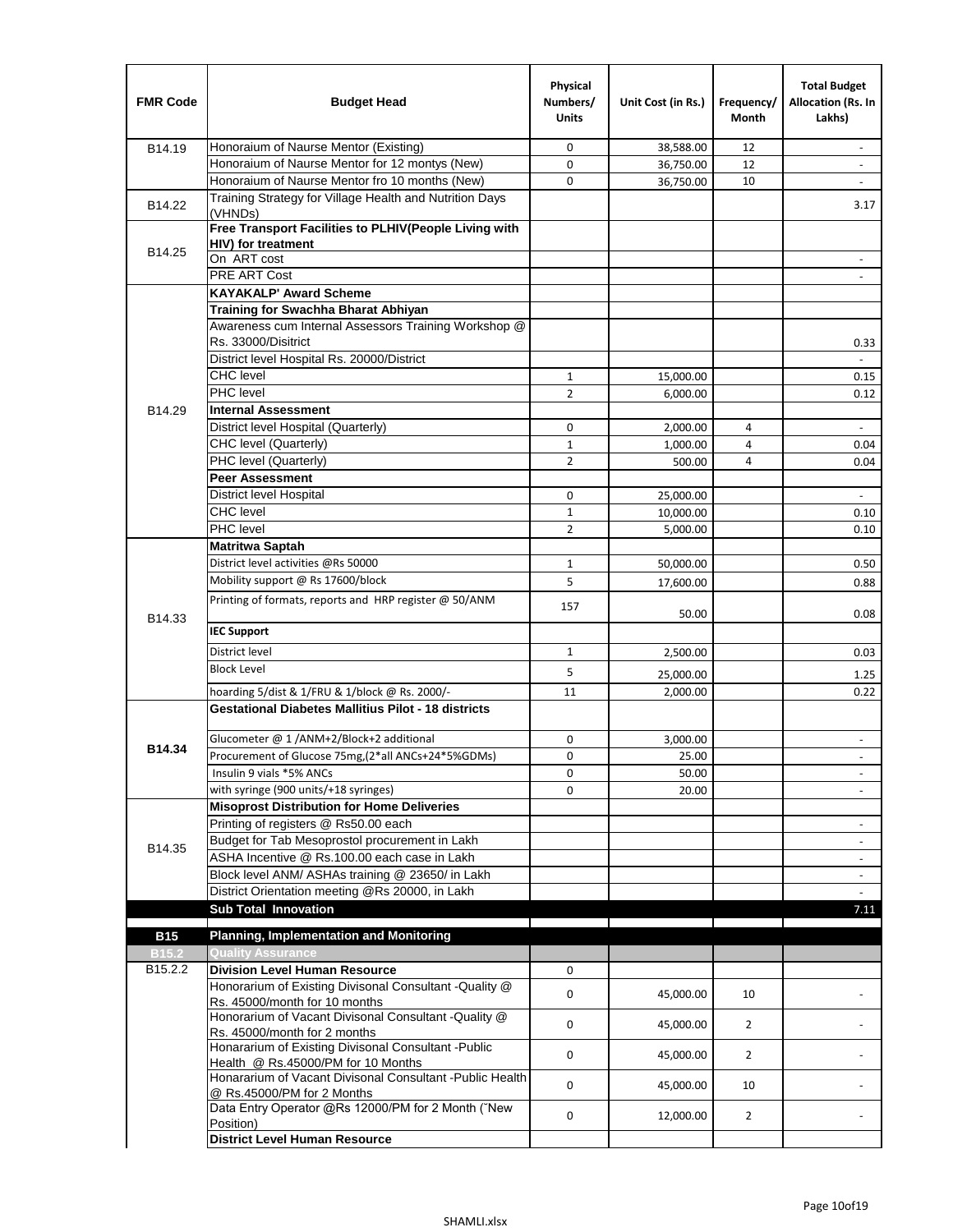| <b>FMR Code</b>         | <b>Budget Head</b>                                                                                | Physical<br>Numbers/<br><b>Units</b> | Unit Cost (in Rs.) | Frequency/<br><b>Month</b> | <b>Total Budget</b><br>Allocation (Rs. In<br>Lakhs) |
|-------------------------|---------------------------------------------------------------------------------------------------|--------------------------------------|--------------------|----------------------------|-----------------------------------------------------|
|                         | Honorarium of Existing District Consultant -Quality @ Rs.<br>40000/month for 10 months            | $\mathbf 0$                          | 40,000.00          | 10                         |                                                     |
|                         | Honorarium of Vacant District Consultant -Quality @ Rs.<br>40000/month for 2 months               | $\mathbf{1}$                         | 40,000.00          | $\overline{2}$             | 0.80                                                |
|                         | Honararium of Existing Hospital Quality Manager @<br>Rs.35000/PM for 10 Months                    | $\mathbf{1}$                         | 35,000.00          | 10                         | 3.50                                                |
|                         | Honararium of Vacant Hospital Quality Manager @<br>Rs.35000/PM for 2 Months                       | $\mathbf 0$                          | 35,000.00          | $\overline{2}$             |                                                     |
|                         | Data Entry Operator @ Rs 12000/PM for 2 Month ("New<br>Position)                                  | $\mathbf{1}$                         | 12,000.00          | $\overline{2}$             | 0.24                                                |
| B15.2.4                 | <b>Review meetings</b>                                                                            |                                      |                    |                            |                                                     |
| B <sub>15.2</sub> .4.2  | Division                                                                                          | 0                                    | 5,000.00           |                            |                                                     |
|                         | <b>District</b>                                                                                   | $\overline{2}$                       | 2,000.00           |                            | 0.04                                                |
| B15.2.5.2               | Monitoring and Supportive Supervision Visits-Divisional<br>QUA (10 visits per month) for 6 months | $\mathbf 0$                          | 1,800.00           |                            |                                                     |
|                         | Monitoring and Supportive Supervision Visits-District<br>QUA (10 visits per month) for 6 months   | 60                                   | 1,200.00           |                            | 0.72                                                |
|                         | <b>Office Equipments-District &amp; Division</b>                                                  |                                      |                    |                            |                                                     |
|                         | <b>Division Level</b>                                                                             |                                      |                    |                            |                                                     |
|                         | Office Equipment @ Rs.3.5 Lac/Division                                                            |                                      |                    |                            | $\overline{\phantom{a}}$                            |
| B15.2.5.5               | Operational cost @ Rs.17000/-PM for 10 Month                                                      |                                      |                    |                            | $\pmb{0}$                                           |
|                         | <b>District Level</b>                                                                             |                                      |                    |                            |                                                     |
|                         | Office Equipment @ Rs.3.5 Lac/District                                                            | $\mathbf{1}$                         | 350,000.00         | 1                          | 3.50                                                |
|                         | Operational cost @ Rs.14000/-PM for 10 Month                                                      | $1\,$                                | 14,000.00          | 10                         | 1.40                                                |
| B15.2.5.6               | <b>Operational Cost for District Hospitals</b>                                                    | $\mathbf{1}$                         | 2,000.00           |                            | 0.02                                                |
|                         | <b>Sub Total Quality Assurance</b>                                                                |                                      |                    |                            | 10.22                                               |
| B15.3                   | <b>Monitoring and Evaluation</b>                                                                  |                                      |                    |                            |                                                     |
| B15.3.1                 | <b>HMIS</b>                                                                                       |                                      |                    |                            |                                                     |
| B15.3.1.2               | Data Entry Operators at Block level                                                               |                                      |                    |                            | 7.64                                                |
| B15.3.1.3.1             | HR and Infrastructure for 100% service updation on<br><b>HMIS/MCTS Portal</b>                     |                                      |                    |                            | 2.75                                                |
| B <sub>15.3.1.5.2</sub> | Mobility Support for HMIS & MCTS at District level                                                |                                      |                    |                            | 0.18                                                |
| B15.3.1.6               | Printing of HMIS Formats<br>Printing of MCTS follow-up formats/ services due list/ work           |                                      |                    |                            | 0.28                                                |
| B15.3.2.2               | plan                                                                                              |                                      |                    |                            | 0.32                                                |
| B15.3.2.7               | Internet Connectivity through LAN / data card                                                     |                                      |                    |                            | 0.44                                                |
| B15.3.2.8               | Procurement & Installation of VSAT (Capex)                                                        |                                      |                    |                            | 0.60                                                |
| B15.3.2.12              | Other office expenditure                                                                          |                                      |                    |                            | 0.90                                                |
| B15.3.2.13              | Printing of RCH Registers                                                                         |                                      |                    |                            | 0.23                                                |
|                         | <b>Sub Total of HMIS</b>                                                                          |                                      |                    |                            | 13.34                                               |
| <b>B.16</b>             | <b>PROCUREMENT</b>                                                                                |                                      |                    |                            |                                                     |
| B16.1                   | <b>Procurement of Equipment</b>                                                                   |                                      |                    |                            |                                                     |
|                         | <b>Equipments for Blood Banks/ BSUs</b>                                                           |                                      |                    |                            |                                                     |
| B16.1.1.1               | Equipments For Blood banks/ BCSUs                                                                 |                                      |                    |                            | 0                                                   |
| B16.1.2                 | <b>Equipments For BSUs</b><br>Procurement of equipment: CH                                        |                                      |                    |                            | 3.65                                                |
| B16.1.2.7               | Procurement of NRC Computer/Printer/UPS/Data Card @                                               | 0                                    |                    | 0                          |                                                     |
|                         | Rs. 60000/NRC                                                                                     |                                      | 60,000.00          |                            |                                                     |
| B16.1.2.8               | Procurement of Computer/Printer/UPS/Data Card -SNCUs                                              |                                      |                    |                            |                                                     |
|                         | for VJB Female Hospital Lucknow<br>Procurement of Equipments for SNCUs for VAB Female             |                                      |                    |                            | 0                                                   |
| B16.1.2.9               | Hospital lucknow                                                                                  |                                      |                    |                            | 0                                                   |
| B16.1.6                 | <b>Equipments for RKSK &amp; RBSK</b>                                                             |                                      |                    |                            |                                                     |
| B16.1.6.1               | <b>Equipments for AFHCs</b>                                                                       | 0                                    | 7,000.00           | $\mathbf{1}$               |                                                     |
|                         | <b>Equipment for Mobile health teams</b>                                                          | 0                                    |                    |                            |                                                     |
| B16.1.6.3.1             | No. of Vision Chart<br>(2 chart per team)                                                         | 20                                   | 700                |                            | 0.14                                                |
| *                       | No. of weighing scale (1 per team)                                                                | 10                                   | 1000               |                            | 0.10                                                |
|                         | No. of height scale standing (1 per team)                                                         | 10                                   | 10000              |                            | 1.00                                                |
| <b>B.16.2</b>           | <b>Procurement of Drugs</b>                                                                       |                                      |                    |                            |                                                     |
| B.16.2.2.2              | Procurement of drugs under child health (Vitamin A for<br>BSPM) No. of Bottles                    | 7498                                 | 58.00              |                            | 4.35                                                |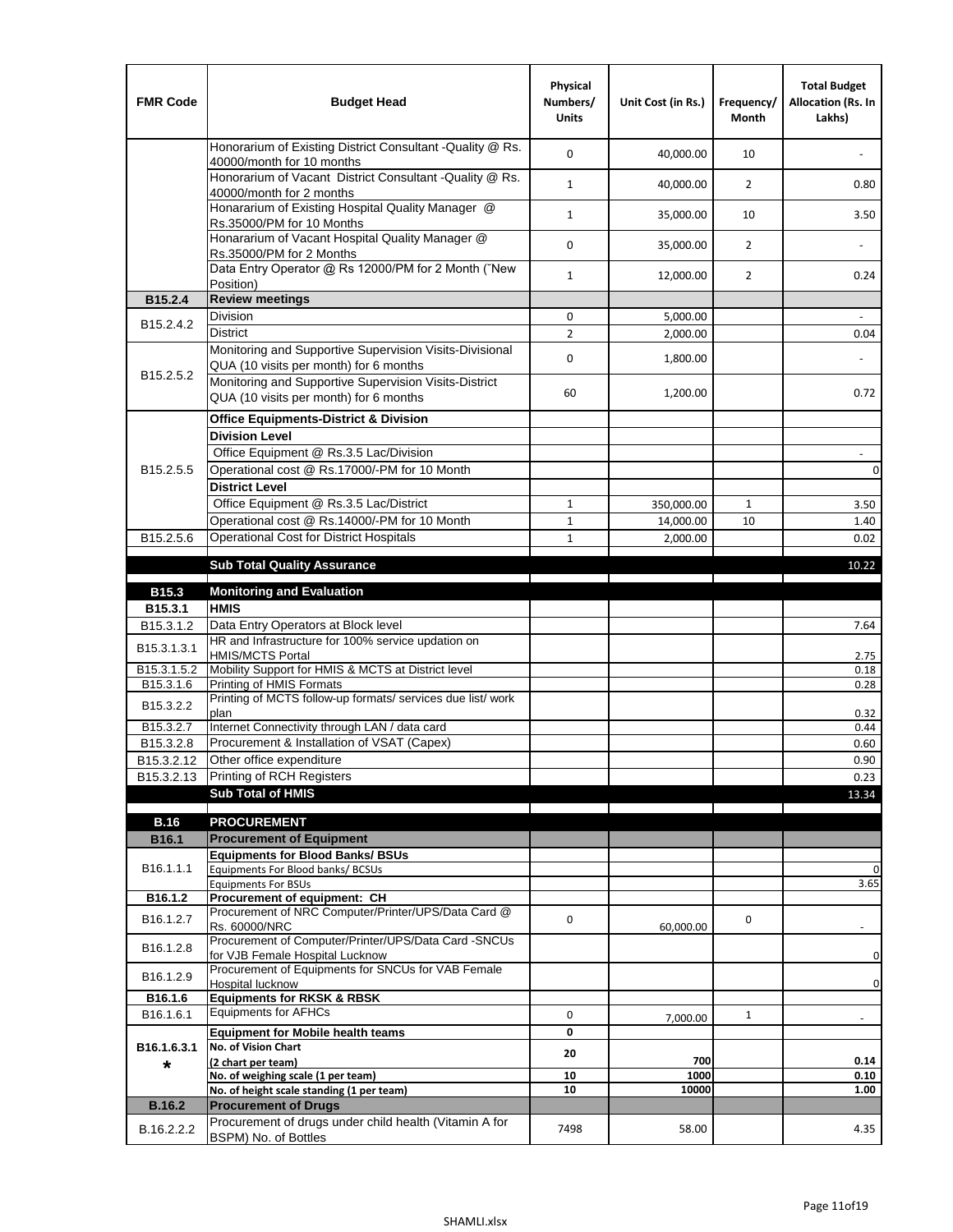| <b>FMR Code</b> | <b>Budget Head</b>                                                            | Physical<br>Numbers/<br><b>Units</b> | Unit Cost (in Rs.) | Frequency/<br>Month | <b>Total Budget</b><br>Allocation (Rs. In<br>Lakhs) |
|-----------------|-------------------------------------------------------------------------------|--------------------------------------|--------------------|---------------------|-----------------------------------------------------|
| B.16.2.4        | <b>Supplies for IMEP</b>                                                      |                                      |                    |                     |                                                     |
| B.16.2.4.1      | Biomedical waste management - District level                                  |                                      |                    |                     | 0.00                                                |
| B.16.2.4.2      | Biomedical waste management - CHC/PHC level                                   | 5                                    | 13,109.00          | 12                  | 7.87                                                |
| B.16.2.4.3      | Cleaning/washing, house-keeping and laundry<br>management - District level    |                                      |                    |                     | 0.00                                                |
| B.16.2.4.4      | Cleaning/washing, house-keeping and laundry<br>management - CHC/PHC level     |                                      |                    |                     | 9.87                                                |
| B.16.2.4.7      | Cleanliness of Sub Centers for 6 months                                       | 128                                  | 500.00             | 6                   | 3.84                                                |
| B.16.2.5.2      | Replenishment of ASHA Drug Kit<br>@300/ Working ASHA                          |                                      |                    |                     | 2.43                                                |
| B.16.2.6        | <b>National Iron Plus Initiative (Drugs&amp;Supplies)</b>                     |                                      |                    |                     |                                                     |
| B.16.2.6.1      | Children (6m - 60months)                                                      |                                      |                    |                     |                                                     |
| B.16.2.6.1.a    | IFA Syrup (@Rs7.99paisa/50mlBottel)                                           | 177535                               | 7.99               |                     | 14.19                                               |
| B.16.2.6.2      | Children 5 - 10 years                                                         |                                      |                    |                     |                                                     |
| B.16.2.6.2.a    | IFA tablet small Pink (45mg) @ Rs. 0.182 per tablet, 32 tablet per<br>child)  | 26558                                | 5.82               |                     | 1.55                                                |
| B.16.2.6.2.b    | <b>Albendazole Tablets</b>                                                    | 31500                                | 0.78               | 2                   | 0.49                                                |
| B.16.2.6.3      | <b>WIFS (10-19 years)</b>                                                     |                                      |                    |                     |                                                     |
| B.16.2.6.3.a    | IFA Tablet large blue 100 mg tablet @ Rs. 1.41 per 10 tablet for 12<br>months | 42000                                | 7.33               |                     | 3.08                                                |
|                 | <b>Albendazole Tablets</b>                                                    |                                      |                    |                     |                                                     |
| B.16.2.6.3.b    | For Adolescent Girls and boys (School going)                                  | 12600                                | 0.78               | $\overline{2}$      | 0.20                                                |
|                 | For Adolescent Girls (out of School)                                          | 29400                                | 0.78               | $\overline{2}$      | 0.46                                                |
| B.16.2.7        | Drugs & supplies for RBSK                                                     |                                      |                    |                     |                                                     |
| B.16.2.7.1      | Medicine for Mobile health team                                               | 10                                   | 5,000.00           |                     | 0.50                                                |
| <b>B.16.2.8</b> | Drugs & supplies for AYUSH                                                    | 9                                    | 100,000.00         |                     | 9.00                                                |
| B.16.2.10       | Blood Bags for 93 functional Blood Bank                                       |                                      |                    |                     | 0.00                                                |
|                 | For Diagnostics Kits for 93 functional blood bank                             |                                      |                    |                     | 0.00                                                |
|                 | <b>Sub Total of Procurement</b>                                               |                                      |                    |                     | 62.70                                               |
|                 |                                                                               |                                      |                    |                     |                                                     |
| <b>B.18</b>     | <b>New Initiatives/ Strategic Interventions</b>                               |                                      |                    |                     |                                                     |
| <b>B.18.2</b>   | <b>Ca Cx Screening</b>                                                        |                                      |                    |                     | 0                                                   |
|                 | 7+ Strategy                                                                   |                                      |                    |                     |                                                     |
|                 | <b>Family Planning</b>                                                        |                                      |                    |                     |                                                     |
| B18.4           | No of District Level Govt. COT @ Rs.30000/month for 12<br>month               | 0                                    | 30,000.00          | 12                  |                                                     |
|                 | Extra Incentive for Interval Sterilization @ Rs.260/case                      | 0                                    | 260.00             |                     |                                                     |
|                 | Extra Incentive for NSV @ Rs.310/- case                                       | 0                                    |                    |                     |                                                     |
|                 | <b>Sub Total of New Innitiatives</b>                                          |                                      | 310.00             |                     |                                                     |
|                 |                                                                               |                                      |                    |                     |                                                     |
| <b>B22</b>      | <b>Support Services</b>                                                       |                                      |                    |                     |                                                     |
|                 | <b>Support Strengthening NVBDCP</b>                                           |                                      |                    |                     |                                                     |
|                 | Honorarium of Staff-At BRD Medical College                                    |                                      |                    |                     | 0                                                   |
| B22.3           | Honorarium of Staff for 100 Bedded JE/AES Ward -At                            |                                      |                    |                     |                                                     |
|                 | <b>BRD Medical College</b><br>Increament of Existing HR Catculated @ 5%       |                                      |                    |                     | 0<br>0                                              |
|                 | <b>Sub of Support Serveces</b>                                                |                                      |                    |                     |                                                     |
|                 |                                                                               |                                      |                    |                     |                                                     |
| <b>B.23</b>     | Other Expenditures (Power Backup, Convergence etc)                            |                                      |                    |                     |                                                     |
| B.23.1          | POL for Generators - District level Hospitals                                 | 0                                    | 35,000.00          | 12                  |                                                     |
| B.23.2          | POL for Generators - CHCs/PHCs                                                | 5                                    | 17,500.00          | 12                  | 10.50                                               |
|                 | <b>Sub Total of Power Backup</b>                                              |                                      |                    |                     | 10.50                                               |
|                 |                                                                               |                                      |                    |                     |                                                     |
|                 | <b>Collaboration with Medical Colleges and Knowledge</b>                      |                                      |                    |                     |                                                     |
| <b>B.24</b>     | partners                                                                      |                                      |                    |                     |                                                     |
|                 |                                                                               |                                      |                    |                     |                                                     |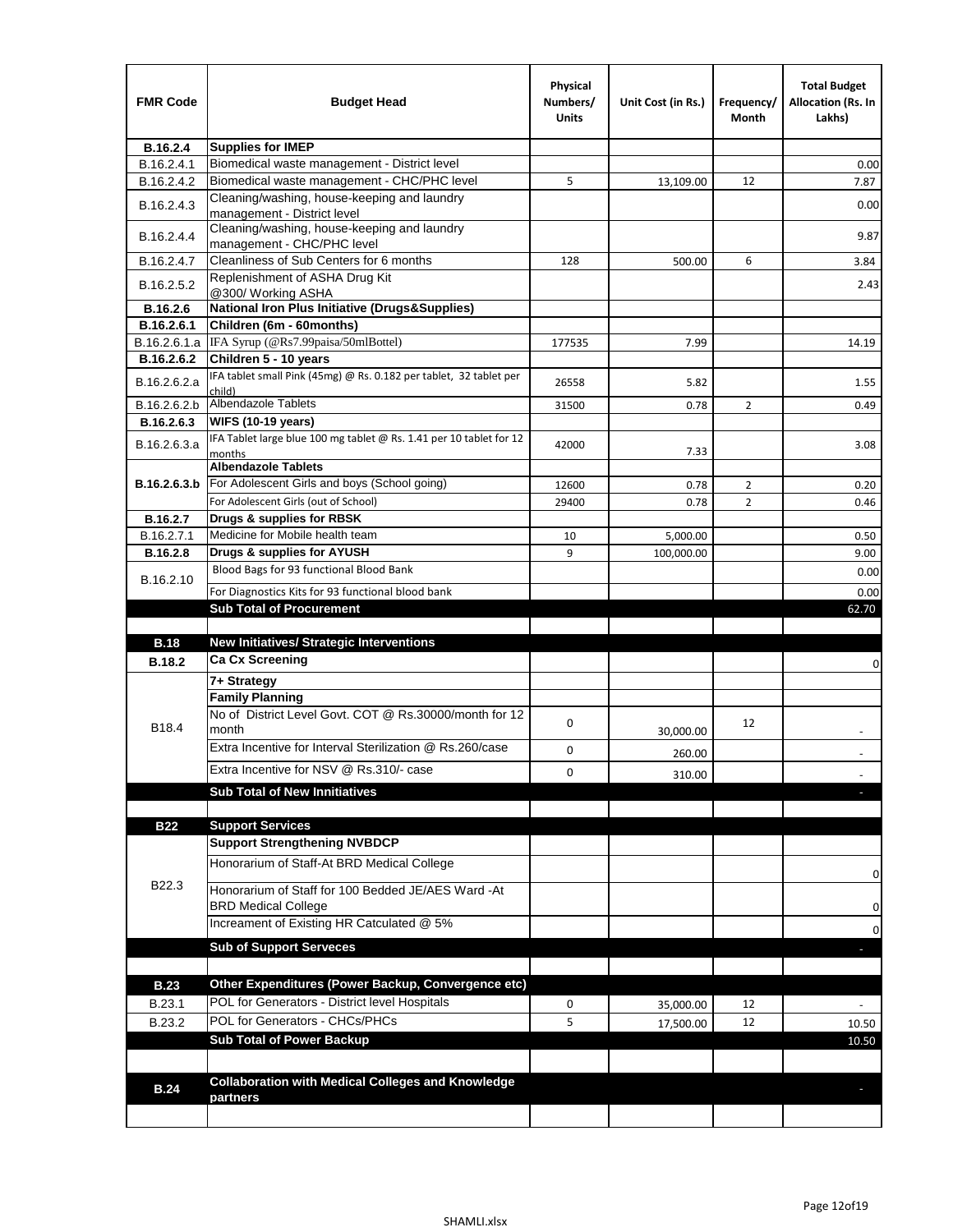| <b>FMR Code</b> | <b>Budget Head</b>                                                                                   | Physical<br>Numbers/<br><b>Units</b> | Unit Cost (in Rs.) | Frequency/<br>Month | <b>Total Budget</b><br>Allocation (Rs. In<br>Lakhs) |
|-----------------|------------------------------------------------------------------------------------------------------|--------------------------------------|--------------------|---------------------|-----------------------------------------------------|
| <b>B.25</b>     | National Programme for Prevention and control of                                                     |                                      |                    |                     |                                                     |
| B.25.1          | deafness<br><b>Recurring Grant-in-aid</b>                                                            |                                      |                    |                     |                                                     |
| B.25.1.3        | <b>Manpower at District level</b>                                                                    |                                      |                    |                     |                                                     |
| B.25.1.3.a      | ENT Surgeon @Rs.80,000/-pm                                                                           | 0                                    |                    |                     |                                                     |
| B.25.1.3.b      | Audiologist@Rs.30,000/-pm                                                                            | 0                                    |                    |                     |                                                     |
| B.25.1.3.c      | Audiometric Assistant@Rs.15,000/-pm                                                                  | 0                                    |                    |                     |                                                     |
| B.25.1.3.d      | Instructor for Hearing Impaired Children @Rs.15,000/-pm                                              | 0                                    |                    |                     |                                                     |
| B.25.2          | Non recurring Grant-in-aid                                                                           |                                      |                    |                     |                                                     |
| B.25.2.1        | Training@Rs.10 lakh/ Distt. for 7 level training                                                     | 0                                    |                    |                     |                                                     |
| B.25.2.1.b      | District Hospital @Rs.20 lakh/Distt.                                                                 | 0                                    |                    |                     |                                                     |
| B.25.2.1.c      | CHC/Sub-Divisional Hospital @Rs.50,000/- Kit                                                         | 0                                    |                    |                     |                                                     |
| B.25.2.1.d      | PHC@RS.15,000/- kit                                                                                  | 0                                    |                    |                     |                                                     |
|                 |                                                                                                      |                                      |                    |                     |                                                     |
|                 | National Programme for Prevention and control of                                                     |                                      |                    |                     |                                                     |
|                 | deafness                                                                                             |                                      |                    |                     |                                                     |
|                 | National Programme for Prevention and Control of                                                     |                                      |                    |                     |                                                     |
| <b>B.29</b>     | <b>Flurosis</b>                                                                                      |                                      |                    |                     |                                                     |
| B.29.2.1        | Honorarium of Consultant                                                                             | 0                                    | 40,000.00          | 6                   |                                                     |
|                 | Honorarium of Lab Technician                                                                         | 0                                    | 11,000.00          | 6                   |                                                     |
| B.29.2.2        | Health Education and Publicity                                                                       |                                      |                    |                     |                                                     |
|                 |                                                                                                      |                                      |                    |                     |                                                     |
| B.29.2.4        | Medical Management including treatment Surgery and                                                   |                                      |                    |                     |                                                     |
|                 | rehab-supplumetation of vitamins & minrals                                                           |                                      |                    |                     |                                                     |
|                 | <b>Sub Total of Flurisis</b>                                                                         |                                      |                    |                     | ь                                                   |
|                 |                                                                                                      |                                      |                    |                     |                                                     |
|                 | <b>Total of Mission Flexipool</b>                                                                    |                                      |                    |                     | 453.13                                              |
|                 |                                                                                                      |                                      |                    |                     |                                                     |
| C               | <b>IMMUNISATION</b>                                                                                  |                                      |                    |                     |                                                     |
|                 | RI strengthening project (Review meeting, Mobility                                                   |                                      |                    |                     |                                                     |
| C.1             | support. Outreach services etc)                                                                      |                                      |                    |                     |                                                     |
| C.1.a           | Mobility Support for supervision for distict level officers.                                         | 1                                    | 250,000.00         |                     | 2.50                                                |
|                 | Printing and dissemination of Immunization cards, tally                                              |                                      |                    |                     |                                                     |
| C.1.c           | sheets, monitoring forms etc.                                                                        | 37100                                | 10.00              |                     | 3.71                                                |
| C.1.e           | Quarterly review meetings exclusive for RI at district level                                         | 20                                   | 500.00             |                     | 0.10                                                |
| C.1.f           | with Block MOs, CDPO, and other stake holders<br>Quarterly review meetings exclusive for RI at block | 4340                                 | 75.00              |                     | 3.26                                                |
|                 | Focus on slum & underserved areas in urban                                                           |                                      |                    |                     |                                                     |
|                 | areas/alternative vaccinator for slums (only where regular                                           | 48                                   |                    |                     |                                                     |
| C.1.g           | ANM under NUHM not engaged) Rs. 450/- per session for                                                |                                      | 2,100.00           |                     | 1.01                                                |
|                 | 4 session and Rs. 300/- contingency.                                                                 |                                      |                    |                     |                                                     |
| C.1.h           | Mobilization of children through ASHA or other mobilizers                                            | 13500                                | 150.00             |                     | 20.25                                               |
| C.1.i           | Alternative vaccine delivery in hard to reach areas                                                  | 720                                  | 150.00             |                     | 1.08                                                |
| $C.1$ .j        | Alternative Vaccine Deliery in other areas                                                           | 12780                                | 75.00              |                     | 9.59                                                |
| C.1.k           | To develop microplan at sub-centre level                                                             | 134                                  | 100.00             |                     | 0.13                                                |
| C.1.1           | For consolidation of micro plans at block level/PHC @ Rs.                                            |                                      |                    |                     | 0.07                                                |
|                 | 1000/- and District level @ Rs.2000/-<br>POL for vaccine delivery from State to district and from    |                                      |                    |                     |                                                     |
| C.1.m           | district to PHC/CHCs                                                                                 | $\mathbf{1}$                         | 150,000.00         |                     | 1.50                                                |
| C.1.n           | Consumables for computer including provision for internet                                            | $\mathbf{1}$                         | 400.00             | 12                  | 0.05                                                |
|                 | access                                                                                               |                                      |                    |                     |                                                     |
| C.1.o           | Red/Black plastic bags etc.<br>Hub Cutter/Bleach/Hypochlorite solution/ Twin bucket @                | 13500                                | 6.00               |                     | 0.81                                                |
| C.1.p           | Rs. 1200/- for 2 Buckets                                                                             | 7                                    | 1,200.00           |                     | 0.08                                                |
| C.1.q           | <b>Safety Pits</b>                                                                                   | 0                                    | 5,250.00           |                     | 0.00                                                |
|                 | <b>State specific requirement</b>                                                                    |                                      |                    |                     |                                                     |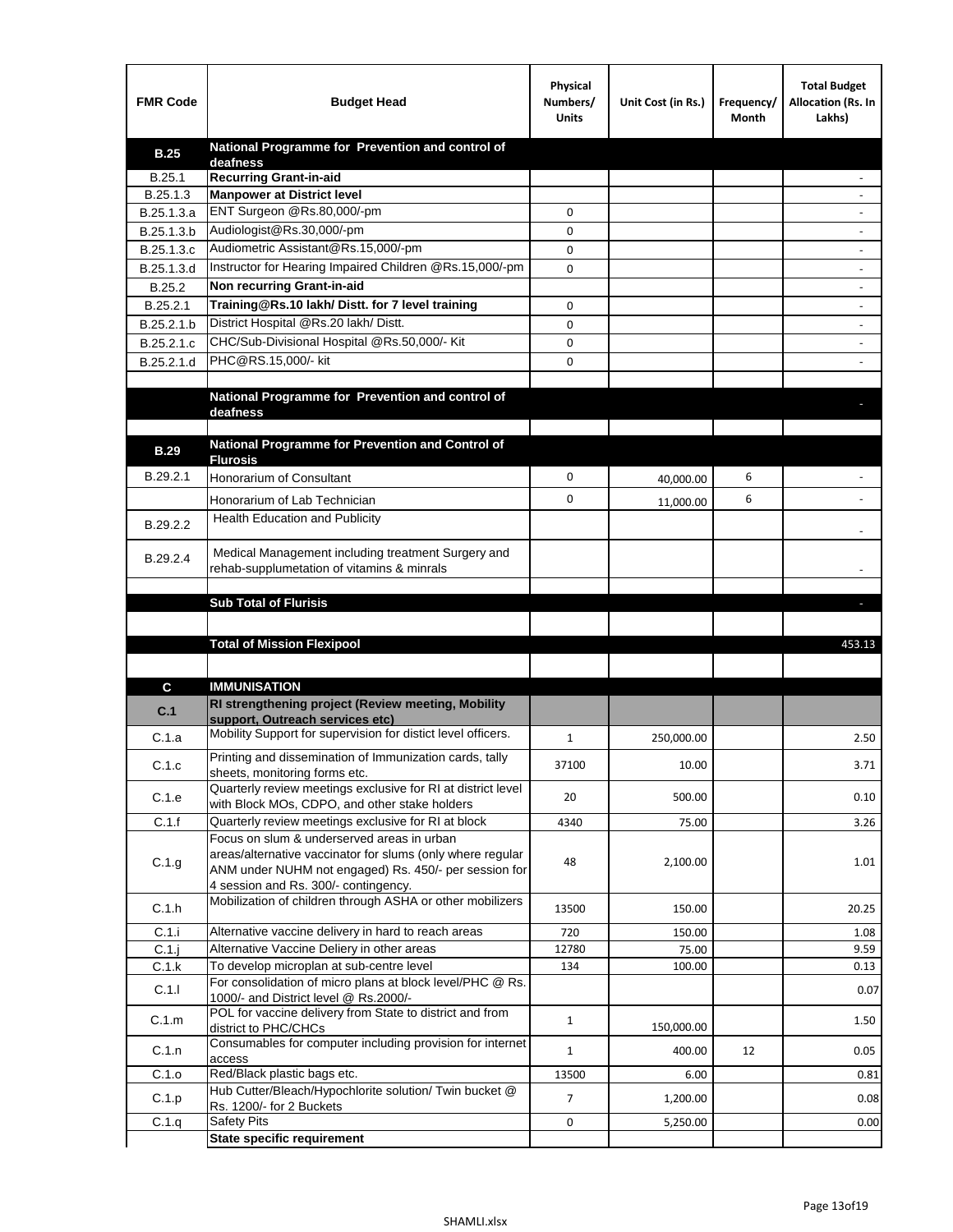| <b>FMR Code</b>  | <b>Budget Head</b>                                                                                                                                                              | Physical<br>Numbers/<br><b>Units</b> | Unit Cost (in Rs.) | Frequency/<br>Month | <b>Total Budget</b><br><b>Allocation (Rs. In</b><br>Lakhs) |
|------------------|---------------------------------------------------------------------------------------------------------------------------------------------------------------------------------|--------------------------------------|--------------------|---------------------|------------------------------------------------------------|
|                  | Funds for annual maintenance operation of WIC/WIF at<br>state and division level                                                                                                | $\mathbf 0$                          | 40,000.00          |                     | 0.00                                                       |
|                  | Electricity bill for WIC/WIF at state and division level                                                                                                                        | $\mathbf 0$                          | 100,000.00         |                     | 0.00                                                       |
| C.1.r            | POL for generators & operational expenses at divisional                                                                                                                         |                                      |                    |                     |                                                            |
|                  | vaccine storage and state vaccine store                                                                                                                                         | $\mathbf 0$                          | 200,000.00         |                     | 0.00                                                       |
|                  | POL for generators & operational expenses at district<br>level vaccine storage points and other cold chain points                                                               | $\mathbf{1}$                         | 120,000.00         |                     | 1.20                                                       |
|                  | <b>AEFI Kits</b>                                                                                                                                                                |                                      |                    |                     | 0.06                                                       |
| C.1.s            | Teeka Express Operational Cost                                                                                                                                                  |                                      |                    |                     |                                                            |
| C.2              | <b>Salary of Contractual Staffs</b>                                                                                                                                             |                                      |                    |                     |                                                            |
| C.2.2            | Honorarium for Computer Assistants support for District<br>level                                                                                                                | 1                                    | 12,127.00          | 12                  | 1.46                                                       |
| C.3              | <b>Training under Immunisation</b>                                                                                                                                              |                                      |                    |                     |                                                            |
|                  | District level Orientation training including Hep B, Measles                                                                                                                    |                                      |                    |                     |                                                            |
| C.3.1            | & JE(wherever required) for 2 days ANM, Multi Purpose<br>Health Worker (Male), LHV, Health Assistant<br>(Male/Female), Nurse MidWives, BEEs & other staff (as<br>per RCH norms) | 6                                    | 46,200.00          |                     | 2.77                                                       |
| C.3.2            | Three day training including Hep B, Measles & JE<br>(wherever required) of Medical Officers of RI using<br>revised MO training module)                                          | $\mathbf 0$                          | 65,600.00          |                     | 0.00                                                       |
| C.3.4            | Two days cold chain handlers training for block level cold<br>chain hadlers by State and district cold chain officers                                                           | 0.00                                 |                    |                     | 0.17                                                       |
| C.3.5            | One day training of block level data handlers by DIOs and                                                                                                                       | $\overline{7}$                       | 500.00             |                     | 0.04                                                       |
|                  | District cold chain officer<br><b>Cold chain maintenance</b>                                                                                                                    |                                      |                    |                     |                                                            |
|                  | Cold chain maintenance for CHC/PHC @ Rs. 750/- per                                                                                                                              |                                      |                    |                     |                                                            |
| C.4              | unit                                                                                                                                                                            | 6                                    | 750.00             |                     | 0.05                                                       |
|                  | Cold chain maintenance for District level @ Rs. 15000/-                                                                                                                         | $\mathbf{1}$                         | 15,000.00          |                     | 0.15                                                       |
| C.5              | per district<br><b>ASHA Incentive</b>                                                                                                                                           | 31396                                | 150                |                     | 47.094                                                     |
|                  | Mobility support for outreach areas for 25 disdtricts                                                                                                                           |                                      |                    |                     |                                                            |
|                  | Mobility support for HRG/ construction sites                                                                                                                                    |                                      |                    |                     |                                                            |
|                  | Sub Total of RI                                                                                                                                                                 |                                      |                    |                     | 97.11674                                                   |
|                  |                                                                                                                                                                                 |                                      |                    |                     |                                                            |
| D                | <b>National Iodine Deficiency Disorders Control</b><br>Programme (NIDDCP)                                                                                                       |                                      |                    |                     |                                                            |
| D.3              | <b>Health Education and Publicity</b>                                                                                                                                           |                                      |                    |                     | 0.10                                                       |
|                  |                                                                                                                                                                                 |                                      |                    |                     |                                                            |
|                  | <b>GRAND TOTAL (A+B+C+D)</b>                                                                                                                                                    |                                      |                    |                     | 1,421.84                                                   |
|                  |                                                                                                                                                                                 |                                      |                    |                     |                                                            |
|                  | <b>National Disease Control Programme (NDCP)</b>                                                                                                                                |                                      |                    |                     |                                                            |
|                  | <b>INTEGRATED DISEASE SURVEILLANCE</b>                                                                                                                                          |                                      |                    |                     |                                                            |
| Ε                | <b>PROGRAMME (IDSP)</b>                                                                                                                                                         |                                      |                    |                     |                                                            |
| E.1              | <b>REMUNERATION FOR CONTRACTUAL HUMAN</b><br><b>RESOURCE</b>                                                                                                                    |                                      |                    |                     |                                                            |
| E.1.9            | District Epidemiologists                                                                                                                                                        |                                      |                    |                     | 6.00                                                       |
| E.1.10           | District Microbiologist at District labs                                                                                                                                        |                                      |                    |                     | $\overline{a}$                                             |
| E.1.11<br>E.1.12 | District Data Manager<br>Data Entry Operator*                                                                                                                                   |                                      |                    |                     | 2.56<br>1.51                                               |
| E.1.13           | Others if any (pl specify)                                                                                                                                                      |                                      |                    |                     | $\omega$                                                   |
| E.2              | <b>TRAINING</b>                                                                                                                                                                 |                                      |                    |                     |                                                            |
|                  | Training at State/District Level (1 batch = 20                                                                                                                                  |                                      |                    |                     |                                                            |
|                  | participants)                                                                                                                                                                   |                                      |                    |                     |                                                            |
| E.2.3            | Hospital Pharmacists/Nurses Training (1 day)                                                                                                                                    |                                      |                    |                     |                                                            |
| E.3              | <b>LABORATORY SUPPORT</b><br><b>District Public Health Laboratory Strengthening</b>                                                                                             |                                      |                    |                     |                                                            |
|                  |                                                                                                                                                                                 |                                      |                    |                     |                                                            |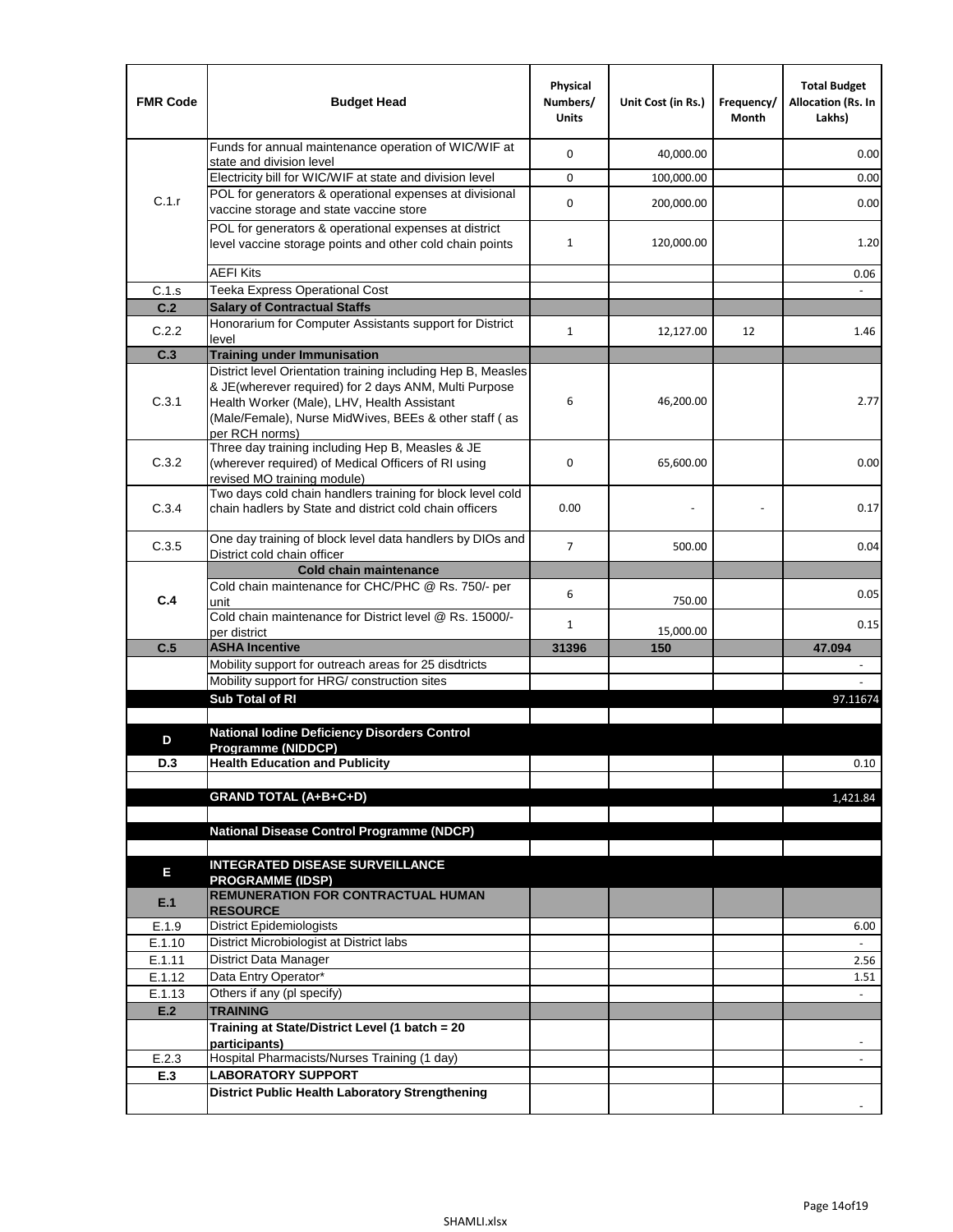| <b>FMR Code</b>    | <b>Budget Head</b>                                                                                                                                                                                                                                | Physical<br>Numbers/<br><b>Units</b> | Unit Cost (in Rs.) | Frequency/<br><b>Month</b> | <b>Total Budget</b><br>Allocation (Rs. In<br>Lakhs) |
|--------------------|---------------------------------------------------------------------------------------------------------------------------------------------------------------------------------------------------------------------------------------------------|--------------------------------------|--------------------|----------------------------|-----------------------------------------------------|
| E.3.5              | Expenses on account of consumables, operating<br>expenses, office expenses, transport of samples,<br>miscellaneous etc.                                                                                                                           |                                      |                    |                            |                                                     |
| E.4                | <b>OPERATIONAL COSTS</b>                                                                                                                                                                                                                          |                                      |                    |                            |                                                     |
| E.4.1              | MOBILITY: Travel Cost, POL, mobility cost at SSU & DSU                                                                                                                                                                                            |                                      |                    |                            |                                                     |
|                    | on need basis                                                                                                                                                                                                                                     |                                      |                    |                            | 0.60                                                |
| E.4.2              | Office expenses on telephone, fax, Broadband Expenses,<br>Weekly Alert Bulletin/Annual Disease Surveillance report,<br>minor repairs and AMC of IT/office equipment supplied<br>under IDSP, Meetings and other miscellenious<br>expenditures etc. |                                      |                    |                            | 1.55                                                |
|                    | Sub Total of IDSP                                                                                                                                                                                                                                 |                                      |                    |                            | 12.22                                               |
|                    |                                                                                                                                                                                                                                                   |                                      |                    |                            |                                                     |
| F                  | <b>NVBDCP</b>                                                                                                                                                                                                                                     |                                      |                    |                            |                                                     |
|                    |                                                                                                                                                                                                                                                   |                                      |                    |                            |                                                     |
| F.1.1              | <b>Malaria</b>                                                                                                                                                                                                                                    |                                      |                    |                            |                                                     |
| F.1.1.a            | <b>Contractual Payments</b>                                                                                                                                                                                                                       |                                      |                    |                            |                                                     |
| F.1.1.a.i          | <b>MPW</b> contractual<br>District VBD Consultant 18 nos. (Non-Project States) @ Rs                                                                                                                                                               |                                      |                    |                            |                                                     |
| F.1.1.a.iv         | 22895 pm.for 6 months (Rs 1.37 lakhs per consulatant per                                                                                                                                                                                          |                                      |                    |                            | 1.37                                                |
|                    | year)<br>VBD Consultant 1 no. (preferably entomologist) @ Rs 22500                                                                                                                                                                                |                                      |                    |                            |                                                     |
| F.1.1.a.vii        | p.m. for 6 months                                                                                                                                                                                                                                 |                                      |                    |                            |                                                     |
| F.1.1.b            | <b>ASHA Incentive</b>                                                                                                                                                                                                                             |                                      |                    |                            | 1.00                                                |
| F.1.1.c            | <b>Operational Cost</b>                                                                                                                                                                                                                           |                                      |                    |                            |                                                     |
| $F.1.1.c.$ ii      | Operational cost for IRS                                                                                                                                                                                                                          |                                      |                    |                            | 0.50                                                |
| F.1.1.e            | <b>IEC/BCC</b>                                                                                                                                                                                                                                    |                                      |                    |                            | 0.61                                                |
| F.1.1.f            | PPP / NGO and Intersectoral Convergence                                                                                                                                                                                                           |                                      |                    |                            | 0.40                                                |
| F.1.1.g<br>F.1.1.h | <b>Training / Capacity Building</b><br><b>Zonal Entomological units</b>                                                                                                                                                                           |                                      |                    |                            | 0.55                                                |
|                    |                                                                                                                                                                                                                                                   |                                      |                    |                            |                                                     |
|                    | <b>Sub total of Malaria</b>                                                                                                                                                                                                                       |                                      |                    |                            | 4.43                                                |
|                    |                                                                                                                                                                                                                                                   |                                      |                    |                            |                                                     |
| F.1.2              | Dengue & Chikungunya                                                                                                                                                                                                                              |                                      |                    |                            |                                                     |
| F.1.2.a            | Strengthening surveillance (As per GOI approval)                                                                                                                                                                                                  |                                      |                    |                            |                                                     |
| F.1.2.a(i)         | Apex Referral Labs recurrent                                                                                                                                                                                                                      |                                      |                    |                            | $\sim$                                              |
| F.1.2.a(ii)        | Sentinel surveillance Hospital recurrent<br>Vector Control, environmental management & fogging                                                                                                                                                    |                                      |                    |                            |                                                     |
| F.1.2.f            | machine                                                                                                                                                                                                                                           |                                      |                    |                            |                                                     |
|                    | Dengue & Chikungunya                                                                                                                                                                                                                              |                                      |                    |                            |                                                     |
|                    |                                                                                                                                                                                                                                                   |                                      |                    |                            |                                                     |
| F.1.4              | <b>Lymphatic Filariasis</b>                                                                                                                                                                                                                       |                                      |                    |                            |                                                     |
|                    | State Task Force, State Technical Advisory Committee meeting,                                                                                                                                                                                     |                                      |                    |                            |                                                     |
|                    | printing of forms/registers, mobility support, district<br>coordination meeting, sensitization of media etc., morbidity                                                                                                                           |                                      |                    |                            |                                                     |
| F.1.4.a            | management, monitoring & supervision and mobility support                                                                                                                                                                                         |                                      |                    |                            |                                                     |
|                    | for Rapid Response Team and contingency support<br>(16)                                                                                                                                                                                           |                                      |                    |                            |                                                     |
|                    | districts only)                                                                                                                                                                                                                                   |                                      |                    |                            |                                                     |
| F.1.4.b            | Microfilaria Survey (16 districts only)                                                                                                                                                                                                           |                                      |                    |                            |                                                     |
|                    | Monitoring & Evaluation (Post MDA assessment by medical                                                                                                                                                                                           |                                      |                    |                            |                                                     |
| F.1.4.c            | colleges (Govt. & private)/ICMR institutions ) (16 districts only)                                                                                                                                                                                |                                      |                    |                            |                                                     |
|                    | Training/sensitization of district level officers on ELF and drug                                                                                                                                                                                 |                                      |                    |                            |                                                     |
| F.1.4.d            | distributors including peripheral health workers(16 districts                                                                                                                                                                                     |                                      |                    |                            |                                                     |
|                    | only)                                                                                                                                                                                                                                             |                                      |                    |                            |                                                     |
|                    | Specific IEC/BCC at state, district, PHC, Sub-centre and village                                                                                                                                                                                  |                                      |                    |                            |                                                     |
| F.1.4.e            | level including VHSC/GKs for community mobilization efforts to<br>realize the desired drug compliance of 85% during MDA (16                                                                                                                       |                                      |                    |                            |                                                     |
|                    | districts only)                                                                                                                                                                                                                                   |                                      |                    |                            |                                                     |
|                    | Honorarium for Drug Distribution including ASHAs and                                                                                                                                                                                              |                                      |                    |                            |                                                     |
| F.1.4.f            | supervisors involved in MDA<br>(16 districts only)                                                                                                                                                                                                |                                      |                    |                            |                                                     |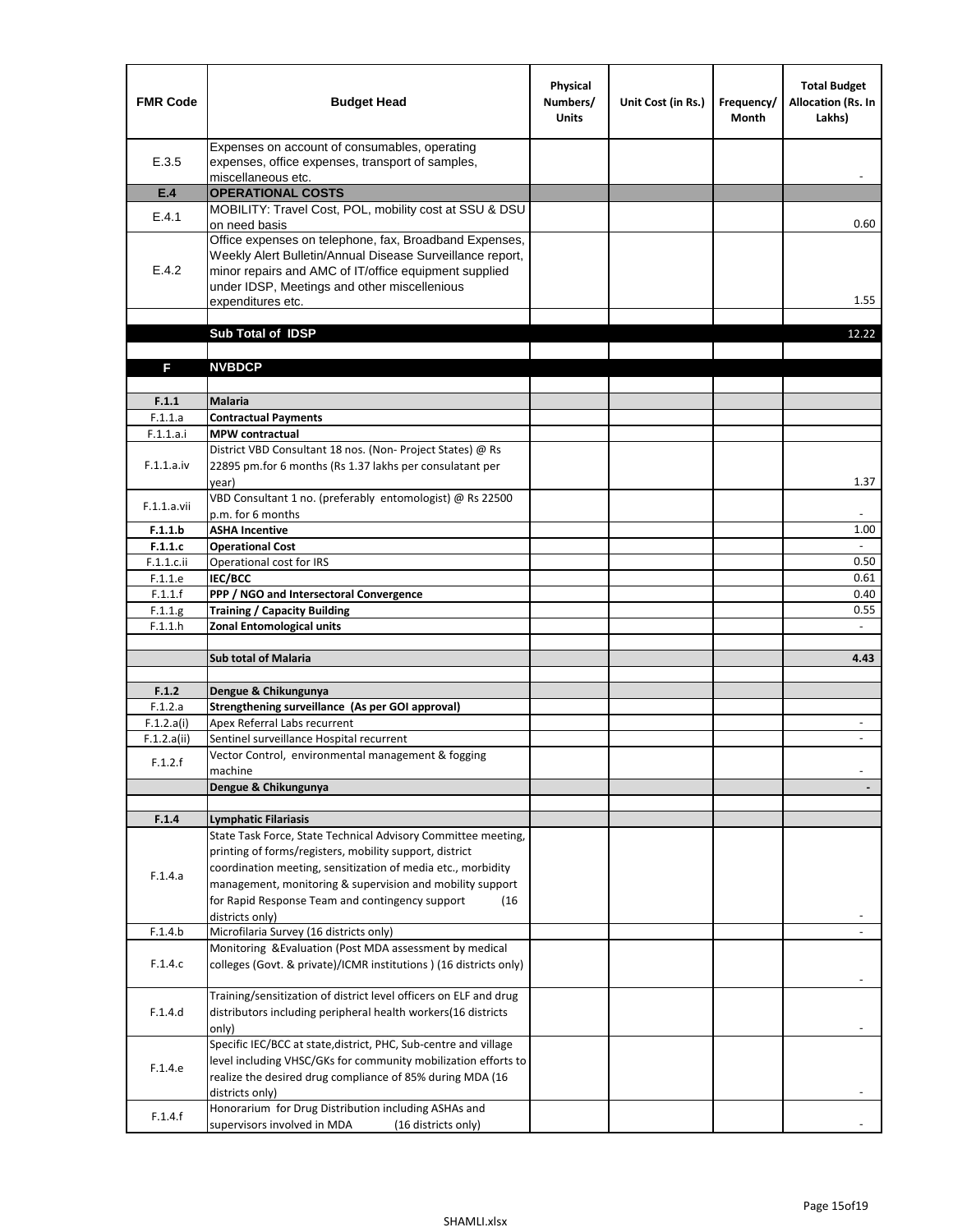| <b>FMR Code</b> | <b>Budget Head</b>                                                                                                                         | Physical<br>Numbers/<br><b>Units</b> | Unit Cost (in Rs.) | Frequency/<br>Month | <b>Total Budget</b><br><b>Allocation (Rs. In</b><br>Lakhs) |
|-----------------|--------------------------------------------------------------------------------------------------------------------------------------------|--------------------------------------|--------------------|---------------------|------------------------------------------------------------|
| F.1.4.g.        | Verification and validation for stoppage of MDA in LF endemic<br>districts (17 Districts)                                                  |                                      |                    |                     |                                                            |
| F.1.4.g.i       | a) Additional MF Survey                                                                                                                    |                                      |                    |                     |                                                            |
| F.1.4.g.ii      | b) ICT Survey                                                                                                                              |                                      |                    |                     |                                                            |
| F.1.4.g.iii     | c) ICT Cost                                                                                                                                |                                      |                    |                     |                                                            |
| F.1.4.h         | Verification of LF endemicity in non-endemic districts (24<br>Districts)                                                                   |                                      |                    |                     |                                                            |
| F.1.4.h.i       | a) Lymphoedema & Hydrocele Survey                                                                                                          |                                      |                    |                     | 0.20                                                       |
|                 | Lymphatic Filariasis                                                                                                                       |                                      |                    |                     | 0.20                                                       |
|                 |                                                                                                                                            |                                      |                    |                     |                                                            |
| F.1.5           | Kala-azar                                                                                                                                  |                                      |                    |                     |                                                            |
| F.1.5           | Case search/ Camp Approach                                                                                                                 |                                      |                    |                     | $\overline{\phantom{a}}$                                   |
| F.1.5.a         | Spray Pumps & accessories                                                                                                                  |                                      |                    |                     | $\blacksquare$                                             |
| F.1.5.b         | Operational cost for spray including spray wages                                                                                           |                                      |                    |                     |                                                            |
| F.1.5.c         | Mobility/POL/supervision                                                                                                                   |                                      |                    |                     | $\overline{\phantom{a}}$                                   |
| F.1.5.d         | Monitoring & Evaluation                                                                                                                    |                                      |                    |                     |                                                            |
| F.1.5.e         | Training for spraying                                                                                                                      |                                      |                    |                     | $\blacksquare$                                             |
| F.1.5.f         | IEC/BCC/Advocacy                                                                                                                           |                                      |                    |                     | $\overline{a}$                                             |
| F.1.5.g         | Incentive to ASHA                                                                                                                          |                                      |                    |                     | $\overline{\phantom{a}}$                                   |
| F.1.5.h         | Loss of Wages                                                                                                                              |                                      |                    |                     | $\qquad \qquad \blacksquare$                               |
| F.1.5.i         | Free Diet                                                                                                                                  |                                      |                    |                     |                                                            |
|                 | Kala-azar                                                                                                                                  |                                      |                    |                     |                                                            |
|                 |                                                                                                                                            |                                      |                    |                     |                                                            |
| F.6             | Cash grant for decentralized commodities                                                                                                   |                                      |                    |                     | 6.00                                                       |
|                 |                                                                                                                                            |                                      |                    |                     |                                                            |
|                 | <b>Sub Total of NVB DCP</b>                                                                                                                |                                      |                    |                     | 10.63                                                      |
| G               | <b>NLEP</b>                                                                                                                                |                                      |                    |                     |                                                            |
| G 1.            | Improved early case detection                                                                                                              |                                      |                    |                     |                                                            |
| G 1.1           | Incentive to ASHA                                                                                                                          |                                      |                    |                     |                                                            |
|                 | Incentive for Case detection by ASHA/AWW/Volunteers                                                                                        | 15                                   |                    |                     |                                                            |
|                 | etc.diagnosis @ Rs. 250 per case                                                                                                           |                                      | 250.00             |                     | 0.04                                                       |
|                 | Incentive for timely cure of MB cases @ Rs. 600 per case                                                                                   | $\mathbf{1}$                         | 600.00             |                     | 0.01                                                       |
|                 | Incentive for timely cure of PB cases @ Rs. 400 per case                                                                                   | $\overline{2}$                       | 400.00             |                     | 0.01                                                       |
| G1.1 a          | Sensitization of ASHA                                                                                                                      | 300                                  | 100.00             |                     | 0.30                                                       |
| G <sub>2</sub>  | <b>Improved case management</b>                                                                                                            |                                      |                    |                     |                                                            |
|                 | DPMR Services, (MCR footwear, Aids and appliances,<br>Welfare allowance to BPL patients for RCS, Support<br>to govt. institutions for RCS) |                                      |                    |                     |                                                            |
|                 | Cost of MCR / Protective footwear@ Rs.300/-                                                                                                | 100                                  | 300.00             |                     | 0.30                                                       |
| G 2.1           | Amount for Aids/ appliances/ self care kits/ patient welfare<br>items etc.                                                                 |                                      |                    |                     | 0.17                                                       |
|                 | Patients for RCS to be paid welfare allowance @ Rs. 8000/-                                                                                 | 0                                    | 8,000.00           |                     |                                                            |
|                 | No. of RCS to be paid for as Support to govt. institutions for<br>RCS @5000/-                                                              | 0                                    | 5,000.00           |                     |                                                            |
| G 2.2           | Urban L:eprosy Control, (Mega city - 0, Medium city (1) -<br>3 , Med. City (2)-1 Township -19)                                             |                                      |                    |                     |                                                            |
| G 2.3           | Material & Supplies                                                                                                                        |                                      |                    |                     | $\blacksquare$                                             |
|                 | Supportive drugs                                                                                                                           |                                      |                    |                     | 0.75                                                       |
| G 2.3.i         | Lab. reagents & equipments                                                                                                                 |                                      |                    |                     | 0.05                                                       |
|                 | Printing works                                                                                                                             |                                      |                    |                     | 0.20                                                       |
| G <sub>3</sub>  | <b>Stigma Reduced</b>                                                                                                                      |                                      |                    |                     |                                                            |
|                 | Mass media, Outdoor media, Rural media, Advocacy                                                                                           |                                      |                    |                     |                                                            |
| G 3.1           | media<br>Monitoring, Supervision and Evaluation System                                                                                     |                                      |                    |                     | 0.98                                                       |
| G 5.            | improved                                                                                                                                   |                                      |                    |                     |                                                            |
| G 5.1           | <b>Travel Cost and Review Meeting</b>                                                                                                      |                                      |                    |                     |                                                            |
| G 5.1.ii        | travel expenses - Contractual Staff at District level                                                                                      |                                      |                    |                     | 0.04                                                       |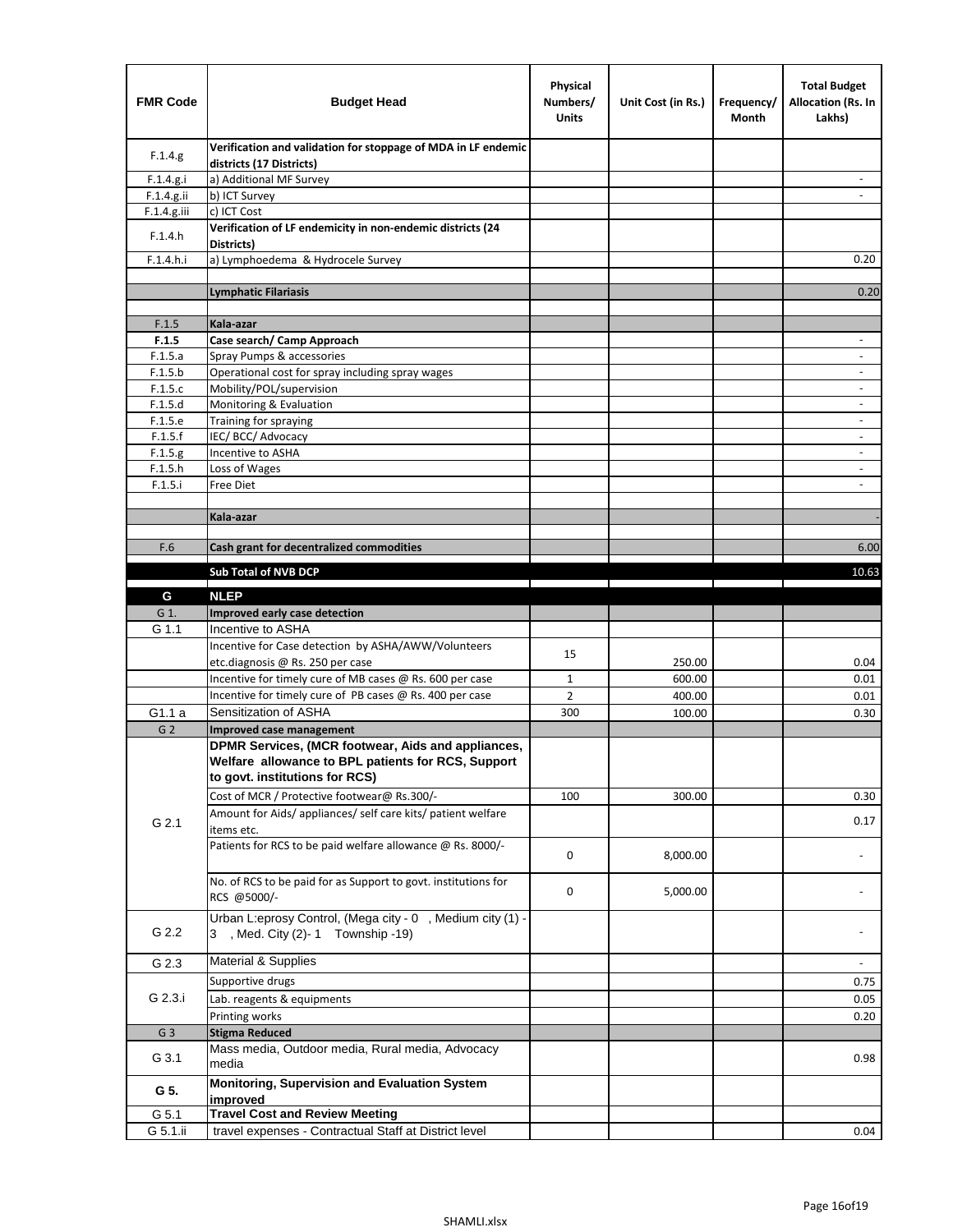| <b>FMR Code</b> | <b>Budget Head</b>                                                                                              | Physical<br>Numbers/<br><b>Units</b> | Unit Cost (in Rs.) | Frequency/<br>Month | <b>Total Budget</b><br>Allocation (Rs. In<br>Lakhs) |
|-----------------|-----------------------------------------------------------------------------------------------------------------|--------------------------------------|--------------------|---------------------|-----------------------------------------------------|
| G 5.2           | <b>Office Operation &amp; Maintenance</b>                                                                       |                                      |                    |                     |                                                     |
| G 5.2.i         | Office operation - State Cell                                                                                   |                                      |                    |                     |                                                     |
| G 5.2.ii        | Office operation - District Cell                                                                                |                                      |                    |                     | 0.35                                                |
| G 5.2 .iii      | Office equipment maint. State                                                                                   |                                      |                    |                     |                                                     |
| G 5.4           | <b>Vehicle Hiring and POL</b>                                                                                   |                                      |                    |                     |                                                     |
| G 5.4.ii        | <b>District Cell</b>                                                                                            |                                      |                    |                     | 0.30                                                |
| G 6.2           | <b>Contractual Staff at Disrrict &amp; block level</b>                                                          |                                      |                    |                     |                                                     |
|                 | <b>District Leprosy Consultant</b>                                                                              | 0                                    | 33,000.00          | 12                  |                                                     |
| G 6.2.ii        | Physio Therapist                                                                                                | 0                                    | 27,500.00          | 12                  | $\overline{\phantom{a}}$                            |
|                 | Contractual Staff Para Medical Worker, (PMW @ 17600pm)                                                          | $\mathbf{1}$                         | 17,600.00          | 12                  | 2.11                                                |
| G 7.            | <b>Others</b>                                                                                                   |                                      |                    |                     |                                                     |
| G 7.1           | Travel expenses for regular staff for specific programme /<br>training need, awards etc                         |                                      |                    |                     | 0.16                                                |
|                 | HR increment calculated $@$ 5% for above approvals                                                              |                                      |                    |                     | 0.11                                                |
|                 | Sub Total NLEP                                                                                                  |                                      |                    |                     | 5.86                                                |
|                 |                                                                                                                 |                                      |                    |                     |                                                     |
| Н               | <b>RNTCP</b>                                                                                                    |                                      |                    |                     |                                                     |
| H.1             | Civil Works                                                                                                     |                                      |                    |                     | 1.85                                                |
| H.2             | Laboratory Materials                                                                                            |                                      |                    |                     | 4.45                                                |
| H.3             | Honorarium/Counselling Charges                                                                                  |                                      |                    |                     | 14.16                                               |
| H.4             | <b>ACSM</b>                                                                                                     |                                      |                    |                     | 2.36                                                |
| H.5             | <b>Equipment Maintenance</b>                                                                                    |                                      |                    |                     | 0.46                                                |
| H.6             | Training                                                                                                        |                                      |                    |                     | 2.56                                                |
| H.7             | Vehicle Operation(POL & Manitainance)                                                                           |                                      |                    |                     | 3.10                                                |
| H.8             | Vehicle hiring                                                                                                  |                                      |                    |                     | 5.94                                                |
| H.9             | Public Private Mix(PP/NGO Support)                                                                              |                                      |                    |                     | 9.29                                                |
| H.10            | <b>Medical Colleges</b>                                                                                         |                                      |                    |                     | $\blacksquare$                                      |
| H.11            | Office Operation (Miscellaneous)                                                                                |                                      |                    |                     | 1.23                                                |
| H.12            | <b>Contractual Services</b>                                                                                     |                                      |                    |                     | 57.35                                               |
| H.13            | Printing                                                                                                        |                                      |                    |                     | 1.13                                                |
| H.15            | Procurement of Drugs                                                                                            |                                      |                    |                     | 0.67                                                |
|                 | Procurement of Vehicles                                                                                         |                                      |                    |                     | $\sim$                                              |
| H.16            | Procurement of Equipments                                                                                       |                                      |                    |                     |                                                     |
| H.17            |                                                                                                                 |                                      |                    |                     | 0.75                                                |
| H.18            | Patient Support & Transportation Charges                                                                        |                                      |                    |                     | 3.59                                                |
| H.19            | Supervision and Monitoring                                                                                      |                                      |                    |                     | 3.41                                                |
|                 | <b>Grand Total</b>                                                                                              |                                      |                    |                     | 112.29                                              |
|                 |                                                                                                                 |                                      |                    |                     |                                                     |
|                 | <b>Total of NDCP</b>                                                                                            |                                      |                    |                     | 141.01                                              |
|                 |                                                                                                                 |                                      |                    |                     |                                                     |
|                 | Non Communicable Disease Control Programme (NCD)                                                                |                                      |                    |                     |                                                     |
| Т               | National Programme for Control of Blindness (NPCB)                                                              |                                      |                    |                     | $\sim$                                              |
| 1.1             | <b>Recurring Grant-in aid</b>                                                                                   |                                      |                    |                     |                                                     |
|                 | Reimbursement for cataract operation for NGO and                                                                |                                      |                    |                     |                                                     |
| 1.1.1           | Private Practitioners as per NGO norms @Rs.1000/-                                                               |                                      |                    |                     | 5.97                                                |
| 1.1.1A          | Assistance for consumables/drugs/medicines to the<br>Govt./District Hospital for Cat sx etc.@ Rs.450/- per case |                                      |                    |                     | 2.17                                                |
| 1.1.2           | <b>Other Eye Diseases</b>                                                                                       |                                      |                    |                     |                                                     |
|                 | Screening and free spectacles to school children @                                                              |                                      |                    |                     |                                                     |
| 1.1.3           | Rs.275/- per case                                                                                               |                                      |                    |                     | 2.23                                                |
| 1.1.4           | Screening and free spectacles for near work to Old                                                              |                                      |                    |                     | 1.00                                                |
|                 | Person (New component) @Rs.100/- per case                                                                       |                                      |                    |                     |                                                     |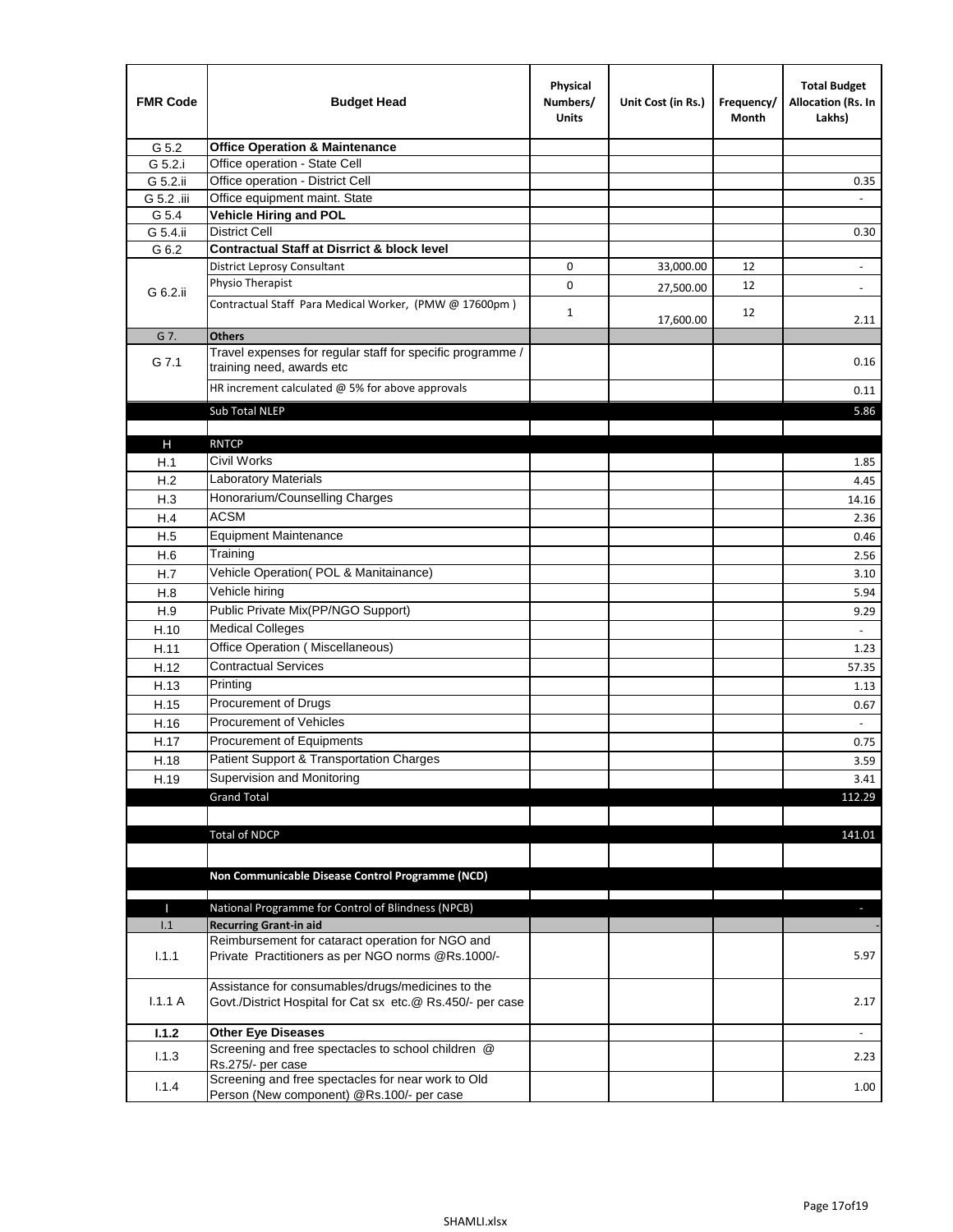| <b>FMR Code</b>  | <b>Budget Head</b>                                                                                                                                  | Physical<br>Numbers/<br><b>Units</b> | Unit Cost (in Rs.) | Frequency/<br>Month | <b>Total Budget</b><br>Allocation (Rs. In<br>Lakhs) |
|------------------|-----------------------------------------------------------------------------------------------------------------------------------------------------|--------------------------------------|--------------------|---------------------|-----------------------------------------------------|
| 1.1.5            | Recurring GIA to Eye Bank @ Rs.2000/- per pair(Eye<br>Bank will reimburse to Eye Donation Centre for eye<br>collected by them @ Rs.1000/- per pair) |                                      |                    |                     |                                                     |
| 1.2              | Non Recurring Grant -in-Aid                                                                                                                         |                                      |                    |                     |                                                     |
| 1.2.2.           | Grant-in-aid for Sub Divisional Hospitals @ Rs.20 lakh                                                                                              |                                      |                    |                     |                                                     |
| 1.2.3            | For Vision Centre (PHC) (Govt. + NGO) @ Rs.1 lakh                                                                                                   |                                      |                    |                     |                                                     |
| 1.2.4            | For Eye Bank Rs.25 lakh                                                                                                                             |                                      |                    |                     | $\overline{\phantom{0}}$                            |
| 1.3              | <b>Contractual Man Power</b>                                                                                                                        |                                      |                    |                     |                                                     |
| 1.3.1            | Ophthalmic Surgeon@ Rs.60,000/- p.m.*                                                                                                               |                                      |                    |                     | $\overline{\phantom{a}}$                            |
| 1.3.2            | Ophthalmic Assistant @ Rs.12,000/- p.m.*                                                                                                            |                                      |                    |                     |                                                     |
| 1.3.3            | Eye Donation Counsellors @ Rs.15000/- p.m.*<br>Data Entry Operator @Rs.8,000/- p.m. for district level                                              |                                      |                    |                     | $\sim$                                              |
| 1.3.4            |                                                                                                                                                     |                                      |                    |                     | 1.01                                                |
| 1.4              | Other activities (if any, pls. specify)<br>Other district level activities                                                                          |                                      |                    |                     |                                                     |
|                  |                                                                                                                                                     |                                      |                    |                     | 0.20                                                |
|                  | Sub Total of National Programme for Control of Blindness<br>(NPCB)                                                                                  |                                      |                    |                     | 12.59                                               |
| J                | Natoinal Mental Health Programme (NMHP)                                                                                                             |                                      |                    |                     |                                                     |
|                  | Honorarium of Existing Human Resource                                                                                                               |                                      |                    |                     |                                                     |
|                  |                                                                                                                                                     |                                      |                    |                     |                                                     |
|                  | National Programme for the Healthcare of the Elderly (NPHCE)                                                                                        |                                      |                    |                     |                                                     |
| Κ                |                                                                                                                                                     |                                      |                    |                     |                                                     |
| K.1              | <b>Recurring Grant-in-Aid</b>                                                                                                                       |                                      |                    |                     |                                                     |
| K.1.1            | <b>District Hospital</b>                                                                                                                            |                                      |                    |                     |                                                     |
| K.1.1.1          | Machinery & Equipment @ Rs.1.50 lakh per unit                                                                                                       |                                      |                    |                     |                                                     |
| K.1.1.2          | Drugs & Consumable @ Rs. 5 Lacs to existing district &<br>Rs. 3 Lacs to New Districts                                                               |                                      |                    |                     |                                                     |
| K.1.1.3          | Training of doctors and staff from CHCs and PHCs @<br>Rs.0.40 lakh per unit                                                                         |                                      |                    |                     |                                                     |
| K.1.1.4          | Public Awareness & IEC @ Rs.1 lakh per unit                                                                                                         |                                      |                    |                     |                                                     |
| K.1.1.6          | Consultant Medicine (2) @ Rs. 80000 P.M. for 12 months<br>against filled post & 3 month against Vacant Post                                         |                                      |                    |                     |                                                     |
| K.1.1.7          | Nurse (6) @ Rs. 20,000 P.M. for 12 months against filled<br>post & 3 month against Vacant Post                                                      |                                      |                    |                     |                                                     |
| K.1.1.8          | Physiotherapist 1 @ Rs.20,000 p.m.                                                                                                                  |                                      |                    |                     | ۰                                                   |
| K.1.1.9          | Hospital Attendants 2@ Rs.7500 p.m.                                                                                                                 |                                      |                    |                     |                                                     |
| K.1.1.10         | Sanitary Attendants 2 @ Rs.7500 p.m.                                                                                                                |                                      |                    |                     | $\overline{\phantom{a}}$                            |
| K.1.2            | <b>CHC</b>                                                                                                                                          |                                      |                    |                     |                                                     |
| K.1.2.1          | Training @ Rs. 30,000 (Refer list for No. of CHC)                                                                                                   |                                      |                    |                     | $\overline{\phantom{a}}$                            |
| K.1.2.3          | Rehabilitation Worker 1 @ Rs.18,000 p.m.                                                                                                            |                                      |                    |                     |                                                     |
| K.1.3            | <b>PHC</b>                                                                                                                                          |                                      |                    |                     |                                                     |
| K.1.3.1.         | Training & IEC @ Rs.0.30 lakh per PHC                                                                                                               |                                      |                    |                     |                                                     |
| K.1.4            | <b>Sub-Centre</b>                                                                                                                                   |                                      |                    |                     |                                                     |
|                  | Aids and Appliances @ Rs.0.30 lakh per Sub-Centre                                                                                                   |                                      |                    |                     |                                                     |
| K.1.4.1          |                                                                                                                                                     |                                      |                    |                     |                                                     |
| K.2              | <b>Non-Recurring Grant-in-Aid</b>                                                                                                                   |                                      |                    |                     |                                                     |
| K.2.1<br>K.2.1.1 | <b>District Hospital</b><br>Construction/renovation/extension of the existing building<br>and Furniture of Geriatrics Unit with 10 beds and OPD     |                                      |                    |                     |                                                     |
| K.2.1.2          | facilities @ Rs.80 lakh per unit<br>Machinery & Equipment @ Rs.7.00 lakh per unit                                                                   |                                      |                    |                     |                                                     |
|                  | HR Increment @ 5% (Refer HR increment calculation                                                                                                   |                                      |                    |                     |                                                     |
|                  | sheet)                                                                                                                                              |                                      |                    |                     |                                                     |
|                  |                                                                                                                                                     |                                      |                    |                     |                                                     |